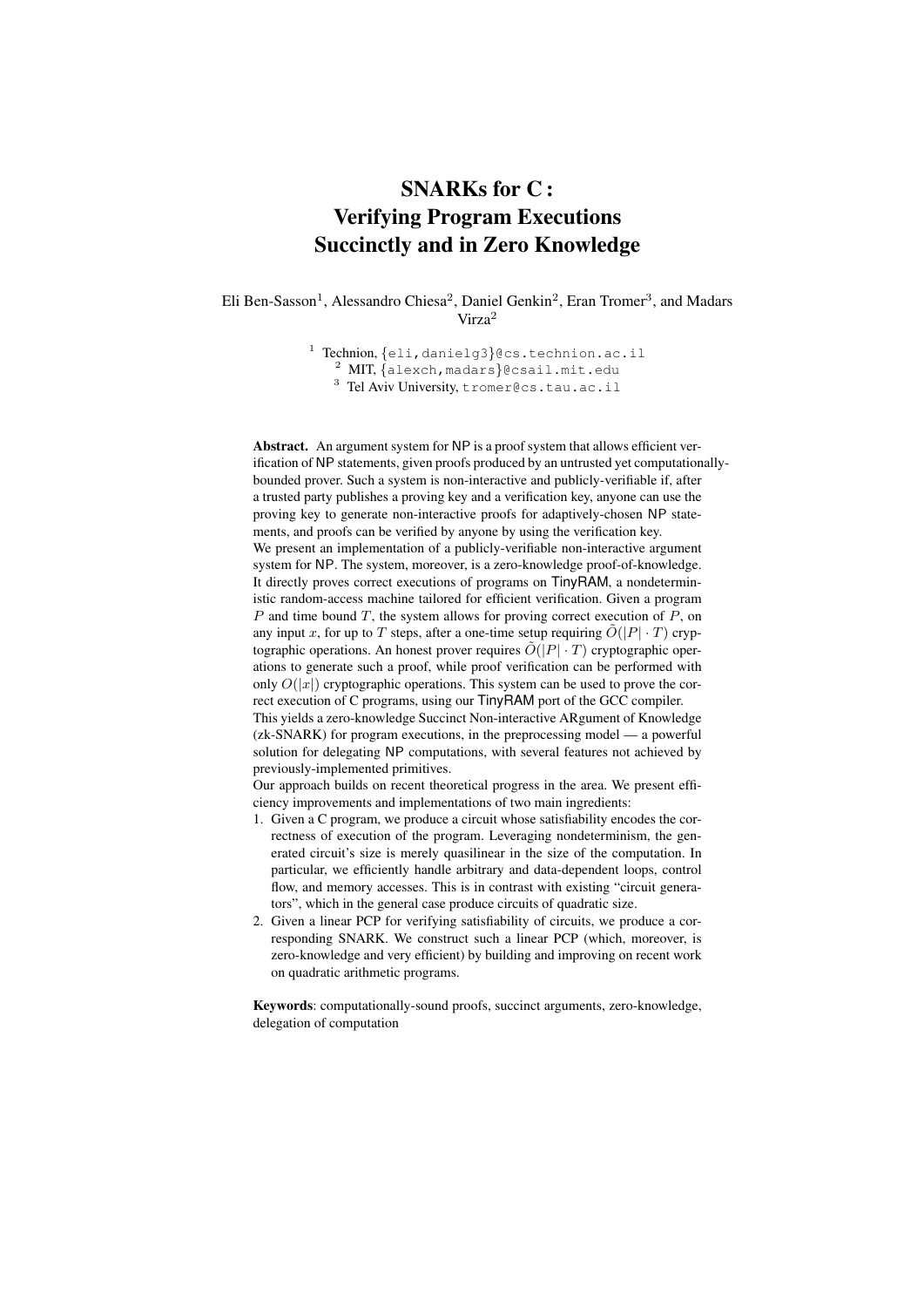## 1 Introduction

Proof systems for NP let an untrusted prover convince a verifier that " $x \in L$ " where L is some fixed NP-complete language. Proof systems for NP that satisfy the *zero knowledge* and *proof of knowledge* properties are a powerful tool that enables a party to prove that he or she "knows" a secret satisfying certain properties, without revealing anything about the secret itself. Such proofs are important building blocks of many cryptographic tools, including secure computation [GMW87,BGW88], group signatures [BW06,Gro06], malleable proof systems [CKLM12], anonymous credentials [BCKL08], delegatable credentials  $[BCC^+09]$ , electronic voting  $[KMO01, Gro05, Lip11]$ , and many others. Known constructions of zero-knowledge proofs of knowledge are practical only when proving statements of special form that avoid generic NP reductions (e.g., proving pairing-product equations [Gro06]). Obtaining implementations that are both generic and efficient in practice is a long-standing goal in cryptography  $[BBK^+09, ABB^+12]$ .

Due to differences in computational power among parties, many applications also require *succinct verification*: the verifier is able to check a nondeterministic polynomialtime computation in time that is much shorter than the time required to run the computation when given a valid NP witness. For instance, this is the case when a weak client wishes to *outsource* (or *delegate*) a computation to an untrusted worker. The additional requirement of succinct verification has still not been achieved in practice in its full generality, despite recent theoretical and practical progress.

Furthermore, a difficulty that arises when studying the efficiency of proofs for *arbitrary* NP statements is the problem of *representation*. Proof systems are typically designed for inconvenient NP-complete languages such as circuit satisfiability or algebraic constraint satisfaction problems, while in practice, many of the problem statements we are interested in proving are easiest to express via algorithms written in some high-level programming language. Modern compilers can efficiently transform these algorithms into a program to be executed on a random-access machine (RAM). Therefore, we seek proof systems that efficiently support NP statements expressed as the correct execution of a RAM program.

### 1.1 Succinct Verification in the Preprocessing Model

There has been a lot of work on the problem of how to enable a verifier to succinctly verify long computations. Depending on the model, the functionality, and the security notion, different constructions are known. See the extended version of this paper for a brief summary of prior theoretical work in this area.

Many constructions achieving some form of succinct verification are only computationally sound: their security is based on cryptographic assumptions, and therefore are secure only against bounded-size provers. Yet, computational soundness seems inherent in many of these cases [BHZ87,GH98,GVW02,Wee05]. Proofs (interactive or non) that are only computationally sound are also known as *arguments* [BCC88].

In this work we are interested in non-interactive succinct verification in the preprocessing model: we investigate efficient implementations of *succinct non-interactive arguments (SNARGs) in the preprocessing model*. Also, we focus on the *publicly-verifiable* case, where a non-interactive proof can be (succinctly) verified by anyone. For simplicity, we start by introducing this cryptographic primitive for circuit satisfiability: the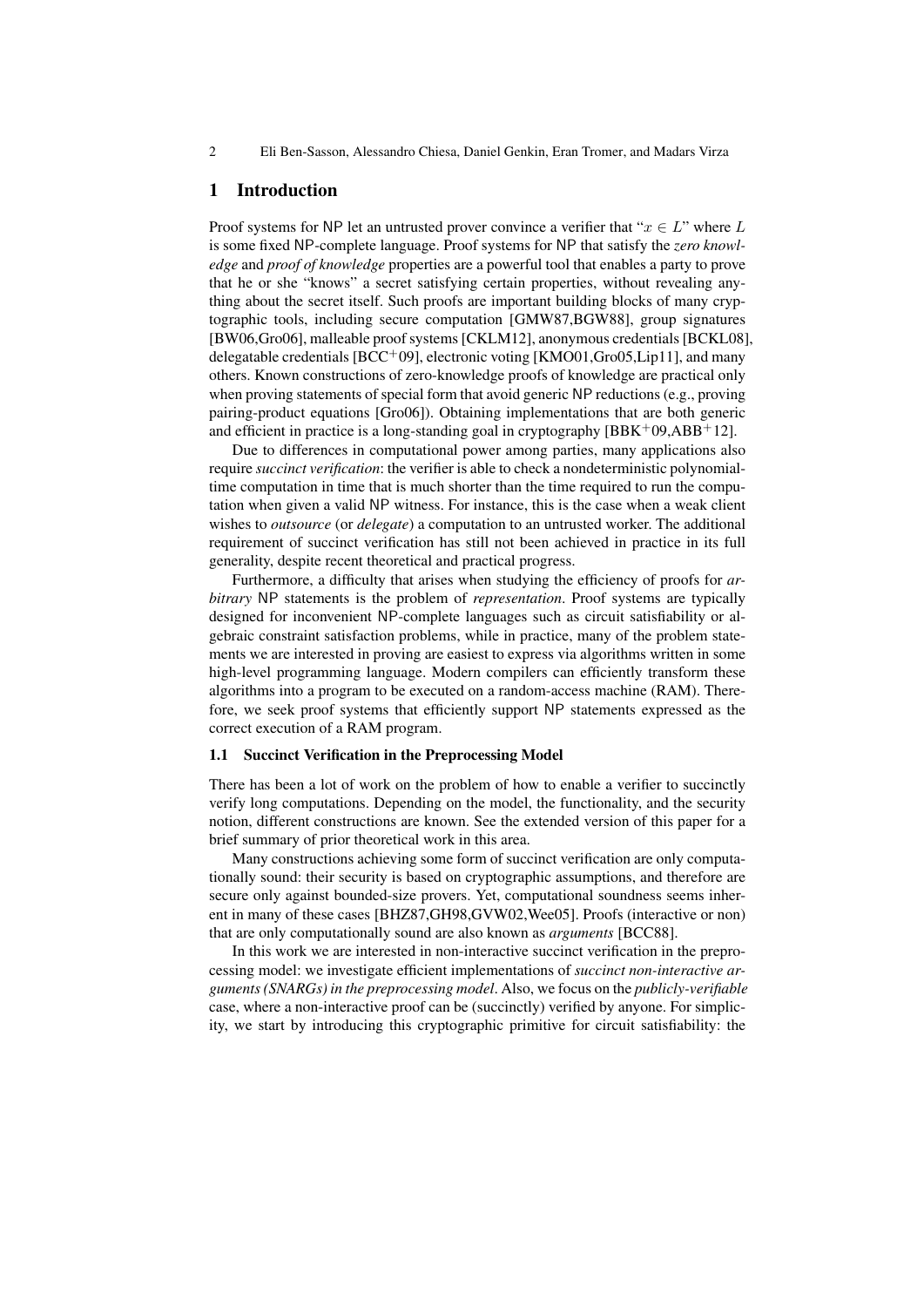*circuit satisfaction problem* of a circuit  $C: \{0,1\}^n \times \{0,1\}^h \rightarrow \{0,1\}$  is the relation  $\mathcal{R}_C = \{(x, a) \in \{0, 1\}^n \times \{0, 1\}^h : C(x, a) = 1\};$  its language is  $\mathcal{L}_C = \{x \in$  $\{0,1\}^n : \exists a \in \{0,1\}^h, C(x,a) = 1\}.$ 

A *publicly-verifiable preprocessing SNARG* (or, for brevity in this paper, simply *SNARG*) is a triple of algorithms (G, P, V ), respectively called *key generator*, *prover*, and *verifier*, working as follows. The (probabilistic) key generator G, on input a security parameter  $\lambda$  and circuit  $C: \{0,1\}^n \times \{0,1\}^h \rightarrow \{0,1\}$ , outputs a *proving key*  $\sigma$  and a *verification key*  $\tau$ ; these are the system's public parameters, which need to be generated only once per circuit. After that, anyone can use the proving key  $\sigma$  to generate noninteractive proofs for the language  $\mathcal{L}_C$ , and anyone can use the verification key  $\tau$  to check these proofs. Namely, given  $\sigma$  and any  $(x, a) \in \mathcal{R}_{C}$ , the honest prover  $P(\sigma, x, a)$ produces a proof  $\pi$  attesting that  $x \in \mathcal{L}_C$ ; the verifier  $V(\tau, x, \pi)$  checks that  $\pi$  is a valid proof for  $x \in \mathcal{L}_C$ .

The efficiency requirements are as follows:

- running the generator G on input  $(1^{\lambda}, C)$  requires  $poly(|C|)$  cryptographic operations;
- running the prover P on input  $(\sigma, x, a)$  also requires  $poly(|C|)$  cryptographic operations; but
- running the verifier V on input  $(\tau, x, \pi)$  only requires  $poly(|x|)$  cryptographic operations; and
- an honestly-generated (publicly-verifiable non-interactive) proof has size  $poly(\lambda)$ .

We require (adaptive) computational soundness: for every polynomial-size prover P<sup>\*</sup>, constant  $c > 0$ , large enough security parameter  $\lambda \in \mathbb{N}$ , and circuit  $C: \{0, 1\}^n \times$  $\{0,1\}^h \to \{0,1\}$  of size  $\lambda^c$ , letting  $(\sigma, \tau) \leftarrow G(1^{\lambda}, C)$ , if  $P^*(\sigma, \tau)$  outputs an adaptivelychosen  $(x, \pi)$  such that there is no a for which  $(x, a) \in \mathcal{R}_C$  then  $V(\tau, x, \pi)$  rejects (except with negligible probability over  $G$ 's randomness).

Furthermore, if a SNARG satisfies a certain natural proof-of-knowledge property, we call it a *SNARK*. If it additionally satisfies a certain natural zero-knowledge property, we call it a *zero-knowledge SNARK* (zk-SNARK). See the extended version of this paper for definitions.

#### 1.2 Motivation

It would be wonderful to have efficient and generic implementations of SNARGs *without* any expensive preprocessing. (That is, running the generator G only requires  $poly(\lambda)$ time instead of  $poly(|C|)$  cryptographic operations.) The two known approaches to constructing such SNARGs are Micali's "computationally-sound proofs" [Mic00], and the bootstrapping techniques of Bitansky et al. [BCCT13]. Algorithmically, both are complex (and, thus far, expensive) constructions: the former requires probabilisticallycheckable proofs (PCPs) [BFLS91] and the latter the use of recursive proof-composition.

Thus, even in light of recent advances in the computational efficiency of PCPs [BS08,Din07,MR08,BCGT13b], it seems wise to first investigate efficient implementations of SNARGs in the preprocessing model, which is a less demanding model because it allows  $G$  to conduct a one-time expensive computation "as a setup phase". Despite the expensive preprocessing, this model is potentially useful for many applications: while the generator  $G$  does require a lot of work to set up the system's public parameters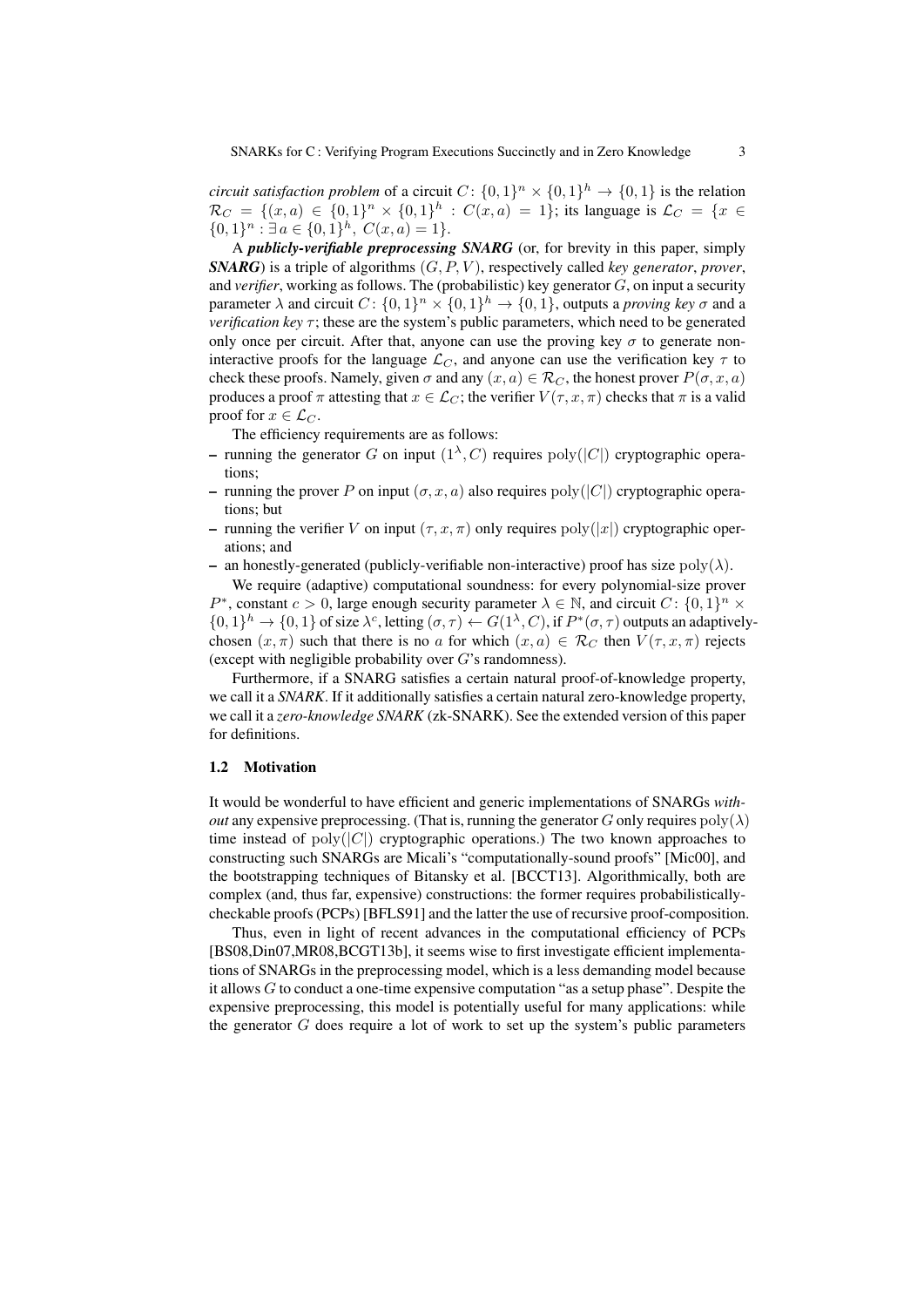(which only depend on the given circuit  $C$  but not the input to  $C$ ), this work can be subsequently amortized over many succinct proof verifications (where each proof is with respect to a new, adaptively-chosen, input to  $C$ ).

In this work we focus on the preprocessing model, due to the simpler and tighter constructions known in it. Recent works [Gro10,Lip12,GGPR13,BCI+13] constructed zk-SNARKs based on knowledge-of-exponent assumptions [Dam92,HT98,BP04] in bilinear groups, and all of these constructions achieved the attractive feature of having proofs consisting of only  $O(1)$  group elements and of having verification via simple arithmetic circuits that are linear in the size of the input for the circuit.

In this vein, Bitansky et al.  $[BCI^+13]$  gave a general technique for constructing zk-SNARKs. First, they define a *linear PCP* to be one where the honest proof oracle is a linear function (over an underlying field), and soundness is required to hold *only* for linear proof oracles. Then, they show a transformation (also based on knowledgeof-exponent assumptions) from any linear PCP with a *low-degree verifier* to a SNARK; also, if the linear PCP is honest-verifier zero-knowledge (HVZK), then the resulting SNARK is zero knowledge.

When combining with other works the transformation of Bitansky et al. from linear PCPs, one obtains a theoretically simple and attractive route for the construction of zk-SNARKs. Specifically, the work on *quadratic-span programs* (QSPs) and *quadratic arithmetic programs* (QAPs) of Gennaro et al. [GGPR13] implies efficient constructions of (HVZK) linear PCPs with low-degree verifiers for circuit satisfiability, and the work on fast reductions of Ben-Sasson et al. [BCGT13a] implies that random-access machine computations can be efficiently reduced to circuit satisfiability.

In this paper, we study the tantalizing question of whether the aforementioned theoretical progress can be translated into efficient implementations of zk-SNARKs. As always, bringing theory to practice requires significant additional insights and improvements, and tackling these is the goal of our work.

## 1.3 Contributions

In this work we present an implementation of a zk-SNARK (i.e., a non-interactive argument system for NP with the properties of zero knowledge, proof of knowledge, and succinct verification in the preprocessing model). Moreover, our implementation efficiently supports NP statements expressed as the correct execution of a program on a nondeterministic random-access machine or (via a compiler we wrote) expressed as the correct execution of a C program. Our contributions can be summarized as follows:

1) Verifying circuit satisfiability via linear PCPs. We obtain an implementation of zk-SNARKs for (arithmetic) circuit satisfiability with excellent asymptotic efficiency: linear-time generator, quasilinear-time prover, and linear-time verifier. Moreover, proofs consist of only 12 group elements (a total of 780 bytes), independently of the circuit  $C$ or the input  $x$  to  $C$ . A proof provides 128 bits of security.

Our approach consists of two steps. First, we significantly optimized and implemented the transformation of Bitansky et al.  $[BCI^+13]$ ; our optimizations rely on multiexponentiation algorithms (see [Ber02] and references therein) and parallelism. Second, by building on the work on quadratic arithmetic programs (QAPs) of Gennaro et al. [GGPR13] and by leveraging algebraic structure of a carefully-chosen field, we give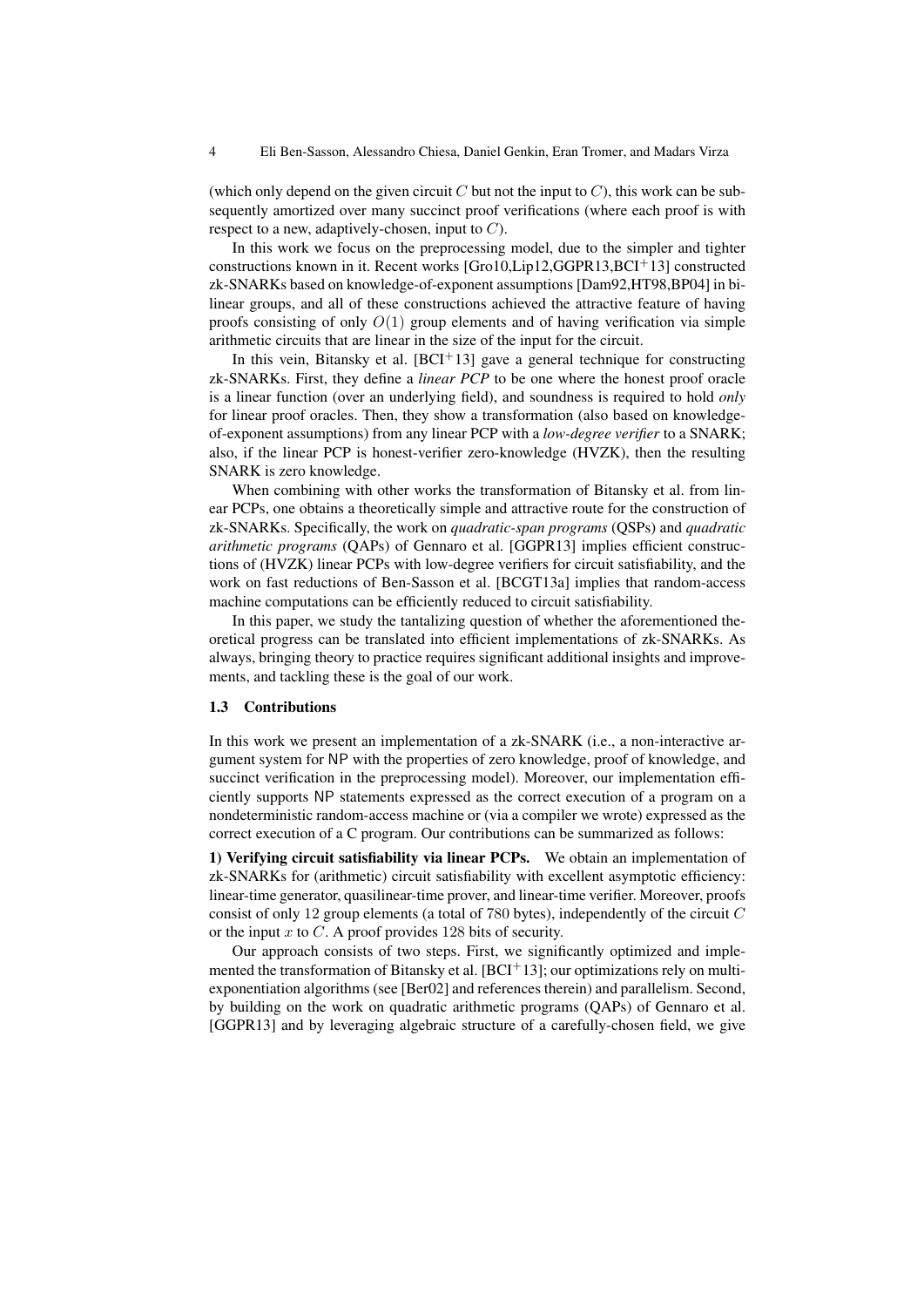an efficient implementation of a linear PCP with a low-degree verifier. When verifying that  $x \in \mathcal{L}_C$ , our linear PCP has 5 queries of  $2|C|$  field elements each; each query can be generated in linear time; the prover can compute the linear proof oracle via an arithmetic circuit of size  $O(|C| \log |C|)$  and depth  $O(\log |C|)$ ; the answers to the 5 queries can be verified with  $O(|x|)$  field operations.

2) From correctness of program execution to circuit satisfiability. The SNARKs generated by the previous transformation are for proving the satisfiability of a given (arithmetic) circuit. However, programs are easier to write using high-level programming languages, like C, and it is often not realistic to require an arbitrary application to already provide a circuit encoding the NP statement of interest. We address this problem by providing a "circuit generator" that differs significantly and qualitatively from *all* previous implementations of circuit generators (e.g., Fairplay [MNPS04,BDNP08]): it leverages nondeterminism to reduce the size of the output circuit. Specifically, previous circuit generators produce circuits of  $O(T^2)$  size for T-step computations in the worst case, whereas our generator produces circuits of only  $O(T \log T)$  size. In more detail, our solution to the circuit generation problem is as follows:

- (i) We design a minimalistic nondeterministic random-access machine, called TinyRAM.
- (ii) We obtain a transformation, significantly more efficient than the one in [BCGT13a], that takes as input a TinyRAM program  $P$  and a time bound  $T$  and outputs a circuit whose satisfiability encodes the correct execution of  $P$  for up to  $T$  steps. Our efficiency improvements are achieved by leveraging field operations and nondeterminism in order to verify several types of crucial (boolean) computations via smaller arithmetic circuits. We implemented our transformation.
- (iii) We complement the above transformation with a GCC backend, for compiling programs written in a subset of C into TinyRAM assembly. This compiler provides a convenient way to obtain TinyRAM programs for problems of interest. Crucially, we can efficiently support arbitrary and data-dependent loops, control flow, and memory accesses.

Our choice of architecture for TinyRAM strikes a balance between the ability to efficiently compile programs into TinyRAM assembly code, and the need to design small circuits for the transition function of TinyRAM.

Delegation for NP programs. Together, our contributions yield a system to verify program executions succinctly and in zero knowledge.

In particular, our contributions provide a solution for non-interactively delegating arbitrary NP computations, also in a way that does not compromise the privacy of any input that the untrusted worker contributes to the computation. Previous implementation work did not achieve many of the features enjoyed by our implementation. (See the extended version of this paper for a comparison with prior implementation work.)

### 2 From Correctness of Program Execution to Circuit Satisfiability

As summarized in Section 1.3, we implemented an *efficient* transformation that reduces correctness of program execution to circuit satisfiabiliy. The following gives further design and performance details about this transformation. Concretely, in Section 2.1 we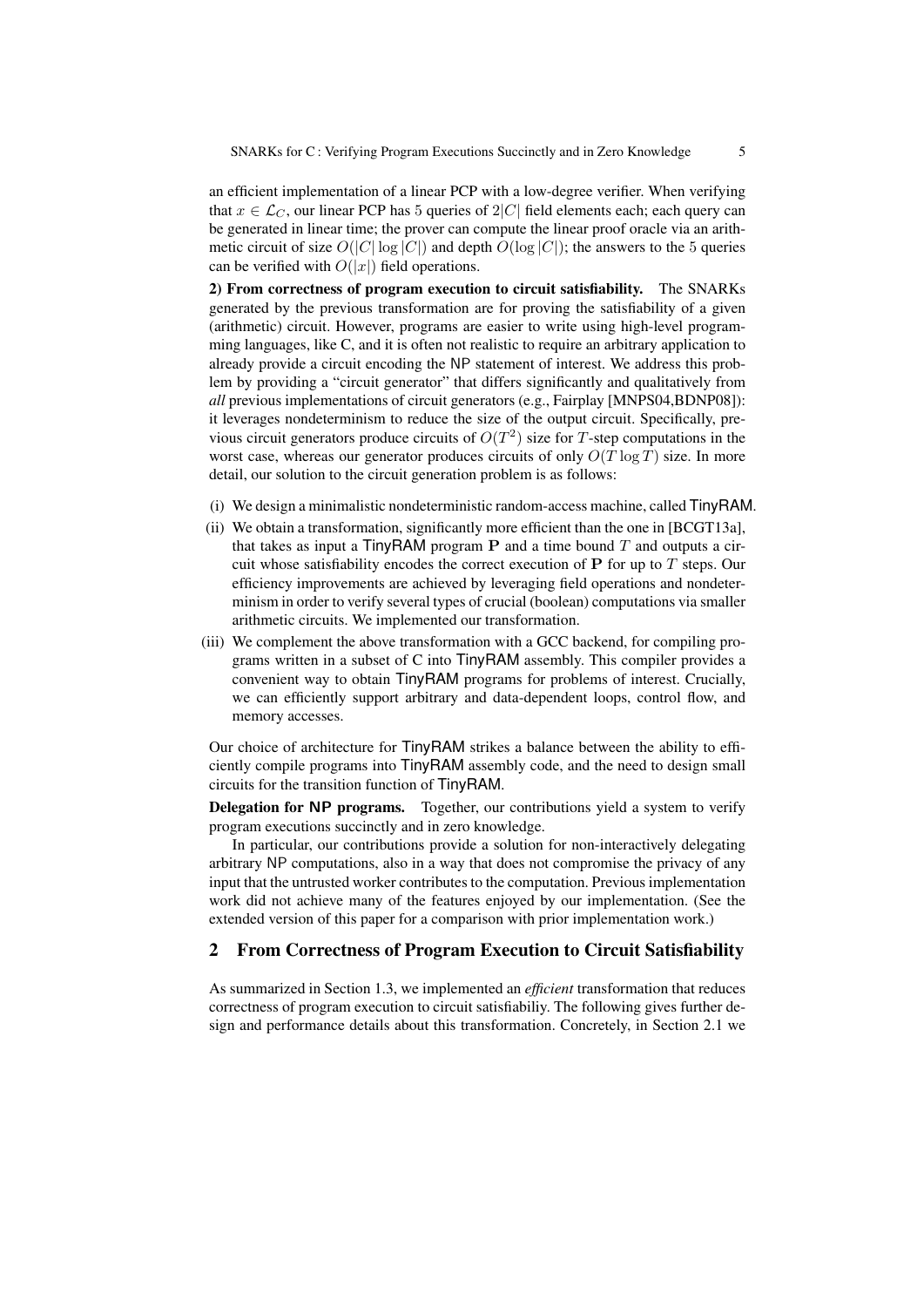motivate and discuss our choice of architecture, TinyRAM. Then, in Section 2.2, we discuss implementation and performance of our compiler from C to TinyRAM assembly. Finally, in Section 2.3, we discuss implementation and performance of our reduction from the correctness of TinyRAM assembly to circuit satisfiability.

## 2.1 The TinyRAM Architecture

To reason about correctness of program executions, we first need to fix a specific random-access machine. An attractive choice is to pick the instruction set architecture (ISA) of some existing, well-supported family of CPUs (e.g., x86 or ARM). We could then reuse existing tools and software written for those CPUs. This is possible in principle.

However, the design of CPUs typically focuses on efficient ways of getting data and code, at the right time, to the different executions units of the CPU, with the goal of maximizing utilization of these units. This is achieved by complex mechanisms whose size can dwarf the *functional core* circuitry (execution units, register file, instruction decoding, and so on). Thus, modern CPUs afford, and employ, large and rich instruction sets. As explained next, the efficiency considerations are very different in our context.

Executing vs. verifying. CPUs and their ISAs are optimized for fast *execution* of programs. However, we are interested in fast *verification* of (alleged) past executions. In our setting, the computation *has already been executed* and we possess a trace of this execution, giving the state of the processor (registers and flags) at every time step. Our goal is to efficiently verify the correctness of the trace: that every state in the trace follows from the preceding one.

This means that values that are expensive to produce during the execution become readily available for verification in the trace. For example, in real CPUs, reading from external memory is relatively slow and a large fraction of the circuitry is dedicated to caching data. However, in the trace, the result of a load from memory is readily seen in the processor state at the end of the computation step; thus the need for caches is moot. Similarly, modern CPUs use complicated speculative-execution and branch-prediction mechanisms to keep their execution pipelines full; but a trace verifier going down the trace can "peek into the future" and readily observe control flow.

The elimination of the above mechanisms, and many others, affects the ISA. In particular, it means that the aforementioned functional core circuitry dominates cost. This leads to the next consideration.

Transition function complexity. We are ultimately interested in carrying out the verification of a trace via a circuit, so we wish to optimize the circuit complexity of the *transition function* of the ISA: the size of the smallest circuit that, given two adjacent states in the trace, verifies that the transition between the two indeed respects the ISA specification.<sup>4</sup>

We thus seek an ISA that strikes a balance between two opposing requirements: (1) the need for a transition function of small circuit complexity and (2) the need to produce small and fast machine code, in particular when compiling from high-level

<sup>4</sup> This does not include the task of checking the correctness of values loaded from random-access memory. Memory consistency is efficiently handled separately. See Section 2.3.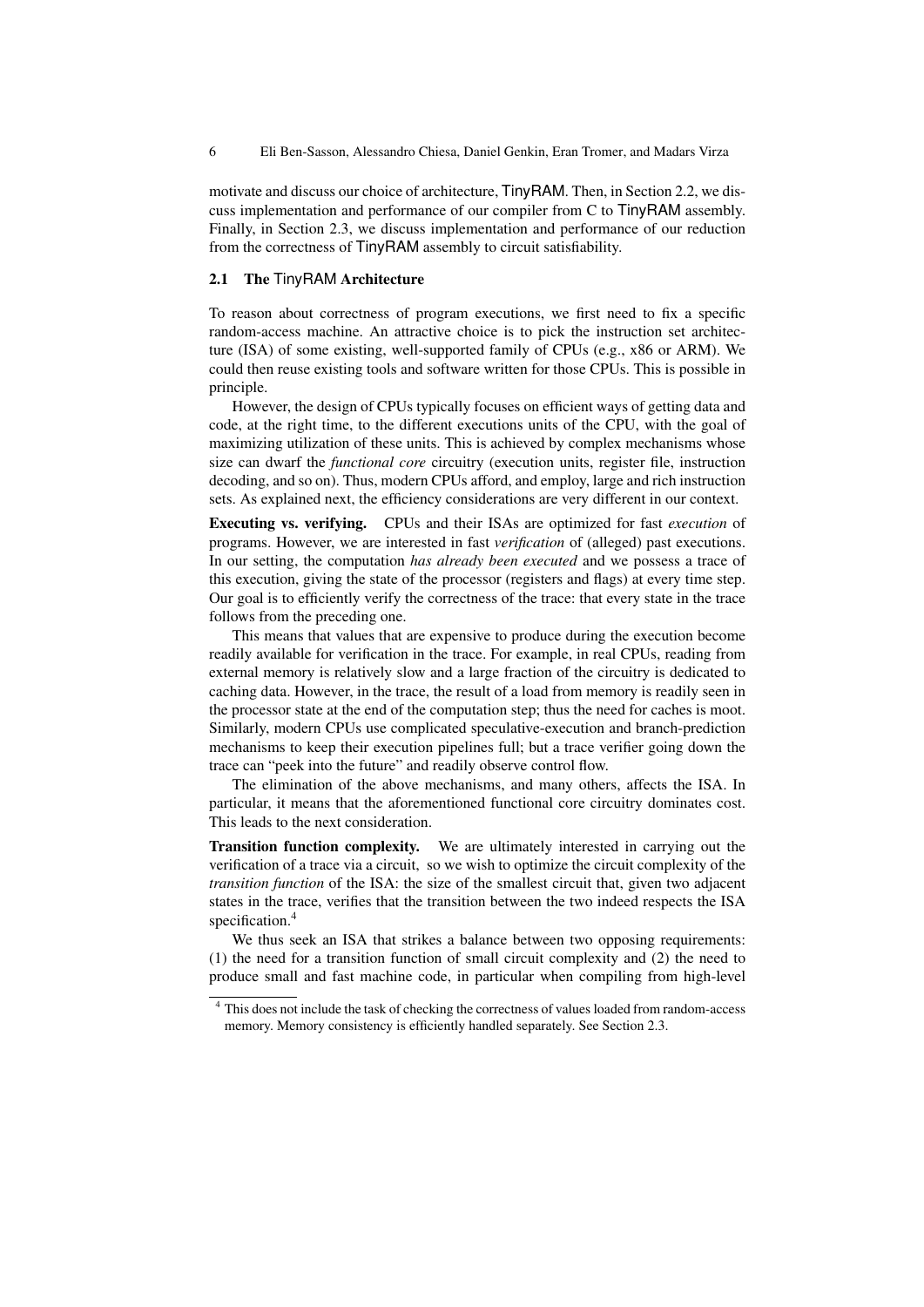programming languages. Rich architectures allow for smaller code and shorter execution trace but have transition functions of higher circuit complexity, while minimalistic architectures require longer machine code and longer execution traces, but enjoy transition functions with smaller circuit complexity.

Modern ISAs designed for general purpose CPUs (such as x86) are complex instruction set computer (CISC) machines: they support many elaborate instructions (e.g., a round of AES [Gue12]) and addressing modes. Less rich ISAs are reduced instruction set computer (RISC) machines designed for devices like smartphones (ARM) and embedded microcontrollers (Atmel AVR).

In sum, we seek a minimal ISA that enables us to design a transition function with small circuit complexity, and yet allows reasonable overheads in code size and execution time (relative to richer ISAs).

A custom ISA. In light of the above, we designed an instruction set architecture, named TinyRAM, that is tailored for our setting. TinyRAM is a minimalistic RISC random-access machine with a Harvard architecture and word-addressable randomaccess memory. It has two parameters: the *word size*, denoted W, and the *number of registers*, denoted K. The global state of the machine at any time consists of:

– the *program counter*, denoted pc; it consists of W bits;

- *K* general-purpose *registers*, denoted  $r$ 0,  $r$ 1, . . . ,  $r$ (*K* − 1), each with of *W* bits;
- the *(condition) flag*, denoted flag; it consists of a single bit; and

– *memory*, which is a linear array of  $2^W$  words of W bits each.

In addition, the machine has two *input tapes*, each containing a string of W-bit words. Each tape can be read sequentially in one direction only. The first input tape is for the *primary input*, denoted x; the second input tape is for the *auxiliary input*, denoted w. We treat the primary input as given, and the auxiliary input as nondeterministic advice. (See Definition 1 below.)

We carefully selected the instructions of TinyRAM so to support relatively efficient compilation from high-level programming languages (like C), as discussed in Section 2.2, and, furthermore, allow for small circuits implementing its transition function (and other checks), as discussed in Section 2.3. Briefly, the instruction set of TinyRAM includes simple load and store instructions for accessing random-access memory, as well as simple integer, shift, logical, compare, move, and jump instructions. TinyRAM can efficiently implement complex control flow, loops, subroutines, recursion, and so on. Complicated instructions, such as floating-point arithmetic, are not directly supported and can be implemented "in software" by TinyRAM programs. Supporting only fairly simple load and store operations is important for efficiently verifying consistency of random-access memory; see Section 2.3.

In keeping with the setting of verifiying computation, the only input to TinyRAM programs is via its two input tapes, and the only output is via an accept instruction, which also terminates execution.<sup>5</sup>

So far we have only informally discussed "correctness of TinyRAM program execution". This notion is formalized by defining a TinyRAM universal language.

<sup>&</sup>lt;sup>5</sup> For ease of development, the TinyRAM simulator also supports debugging instructions that produce additional outputs. These are excluded from the execution trace and not verified.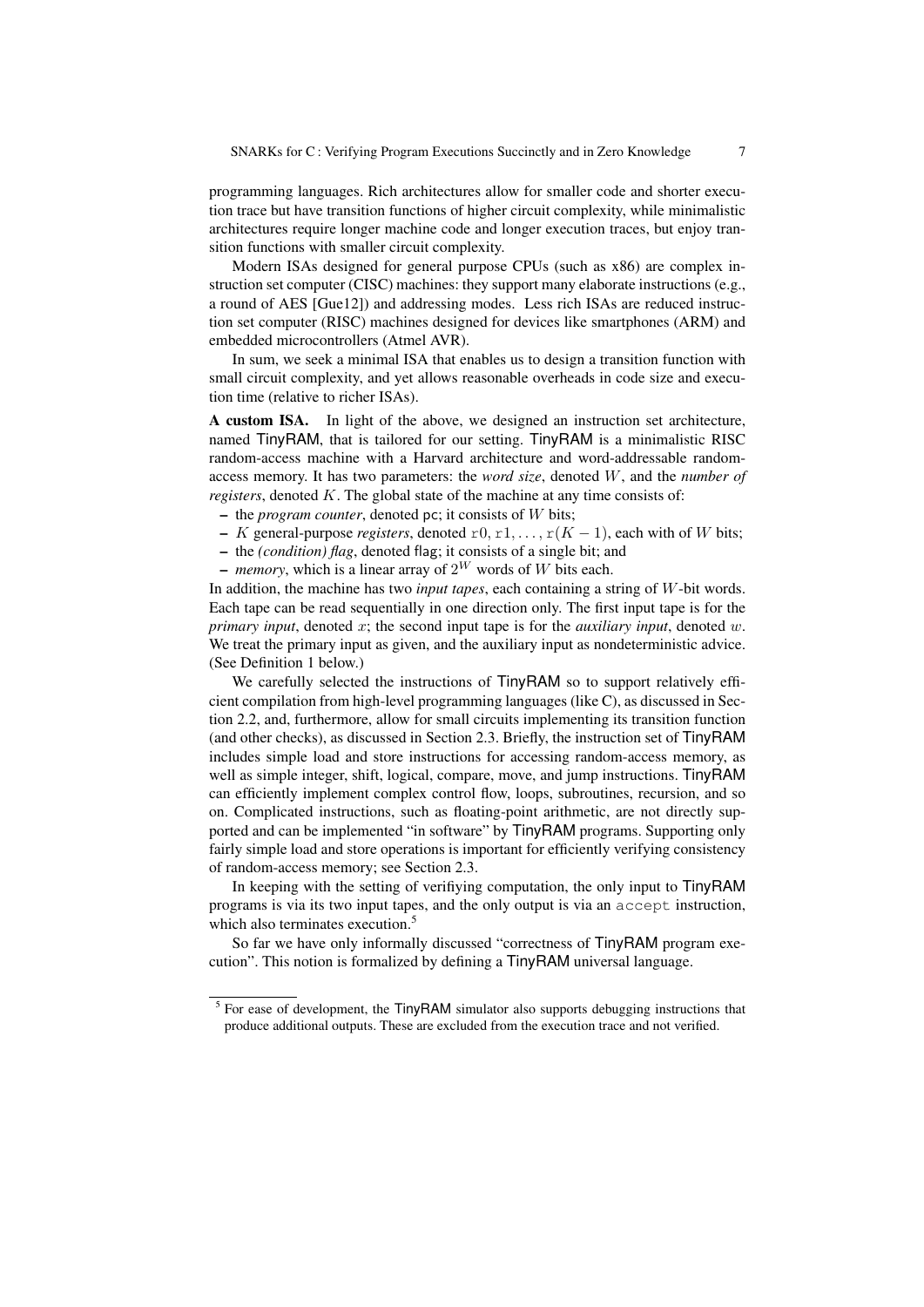Definition 1. *Fix the word size* W *and number of registers* K*. Let* P *be a* TinyRAM *program, let* x and w be strings of W-bit words. We say that  $P(x, w)$  accepts in T steps *if* P*, with* x *on its first input tape and* w *on the second, executes the instruction* accept *in step* T*.*

*The* TinyRAM universal language *consists of the triples*(P, x, T) *where* P *is a* TinyRAM *program,* x *is a string of* W*-bit words, and* T *is a time bound, such that there exists a string* w of *W*-bit words for which  $P(x, w)$  accepts in T steps.

A specification for the TinyRAM architecture can be found in  $[BCG^+13]$ .

#### 2.2 A Compiler from C to TinyRAM

The GCC compiler is a versatile framework supporting many source languages (e.g., C and Java) and many target languages (e.g., x86 and ARM assembly). Internally, the GCC compiler is partitioned into two main modules [StGDC13]. The *frontend* is responsible for converting a program written in a high-level programming language like C or Java into an intermediate representation language called *Register Transfer Language* (RTL). The *backend* is responsible for optimizing and converting RTL code into corresponding assembly code for a given architecture.

In order to automatically generate TinyRAM assembly for problems of interest, we have implemented a prototype of a GCC backend for converting RTL code to TinyRAM assembly code. Our prototype backend works with the C frontend, and can be extended to other programming languages by combining it with suitable GCC frontends (and providing the requisite standard libraries). Concretely, we have a prototype that can compile a subset of C to TinyRAM, with word size  $W \in \{8, 16\}$  and number of registers  $K > 15$ .

Because TinyRAM's instruction set is quite minimal, any operation not directly supported by TinyRAM "hardware" needs to be implemented in "software". This incurs overheads in both the *code size* (the number of lines in an assembly code) and *execution time* (the number of machine steps required to execute a piece of code). By running experiments, we established that both of these overheads are not large, as discussed next.

Code size overhead. We first evaluate the code size produced when compiling C code examplesinto TinyRAM assembly using our GCC port, compared to the code produced by standard GCC for some common architectures: x86, ARM and AVR. (We used the −O1 optimization flag in all cases.) Our results show that, compared to the RISC architectures (ARM and AVR), the resulting TinyRAM code is at most twice larger than ARM and significantly smaller than AVR. Compared to x86, which is a very rich CISC architecture, TinyRAM code is up to three times bigger. We deduce that, at least for the program styles represented by these examples, the TinyRAM architecture allows for compilation into compact programs. See the extended version of this paper for details.

Execution time overhead. The circuits ultimately produced by our reduction have size  $O(T \log T)$ , where T is the execution time (measured in machine steps). This execution time depends on the choice of architecture, and we wish to ensure that TinyRAM does not necessitate very long execution times due to deficiencies in the instruction set.

To evaluate this, we compiled examples of C code into both TinyRAM machine code and x86 machine code. Our results show that in terms of execution time measured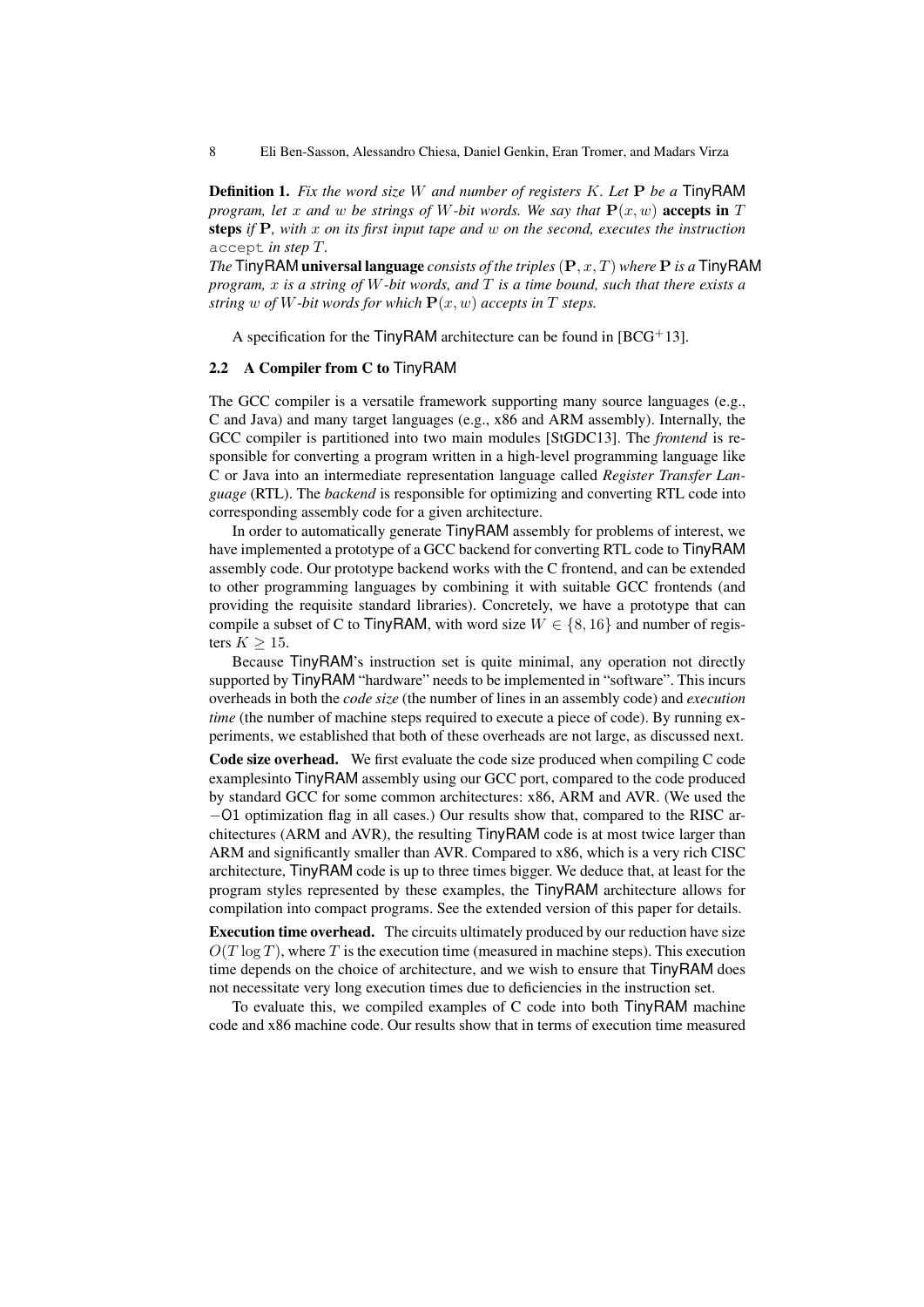in machine steps (i.e., clock cycles), TinyRAM is slower than x86 by a factor of merely 2 to 6, for examples that represent some realistic computations. This is despite x86 being a very rich CISC architecture that is heavily optimized for minimizing clock cycles, which is typically implemented using many millions of gates. (Recall the difference of executing vs. verifying, discussed in Section 2.1.) See the extended version for details.

These small overheads are more than compensated by the fact that TinyRAM has a very compact transition function circuit. For instance, for a wordsize  $W = 16$  and number of registers  $K = 16$ , and for a program with 100 instructions, the transition function consists of only 708 gates.

In summary, our experiments show that, even when working with a minimalistic architecture such as TinyRAM, we do not incur large overheads in code size or execution time. In Section 2.3, we discuss the circuit complexity of TinyRAM's transition function and how to efficiently verify TinyRAM traces.

## 2.3 An Efficient Reduction from TinyRAM to Circuit Satisfiability

The following describes our efficient reduction from correctness of TinyRAM executions to  $\mathbb F$ -arithmetic circuit satisfiability, for any prime field  $\mathbb F$  of sufficiently large size.

The reduction notion In our setting, a *(circuit) reduction* is a triple of functions (circ,wit,wit<sup>−</sup><sup>1</sup> ) working as follows. The *circuit generator* function, circ, maps a TinyRAM program P, time bound T, and primary input size  $n$  to a corresponding  $\mathbb{F}$ -arithmetic circuit  $C$  that encodes the correct computation of  $P$  for at most  $T$  steps on primary inputs of n words. The *witness map* function, wit, maps a pair of primary and auxiliary inputs  $(x, w)$  that make P accept in T steps, to a satisfying assignment a for  $C(x, \cdot)$ . The *inverse witness map* function, wit<sup>-1</sup>, maps a satisfying assignment a for  $C(x, \cdot)$  to w with the property that  $(x, w)$  makes **P** accept in T steps.

Definition 2. *A* reduction *from* TinyRAM *(for a word size* W *and number of registers* K*) to* F*-arithmetic circuit satisfiability is a triple of functions* (circ,wit,wit<sup>−</sup><sup>1</sup> ) *such that, for every* TinyRAM *program* P*, time bound* T*, and primary input size* n*, the following hold:*

- $\mathcal{L} = C := \text{circ}(\mathbf{P}, T, n)$  *is an*  $\mathbb{F}\text{-}arithmetic circuit from  $\mathbb{F}^{W \cdot n} \times \mathbb{F}^h$  to  $\mathbb{F}^{\ell}$  for some h,  $\ell$ ;$ C*'s gates are bilinear;*<sup>6</sup>
- $-$  *for every*  $(x, w)$  *such that*  $P(x, w)$  *accepts in*  $T$  *steps,*  $C(x, \text{wit}(P, T, x, w)) = 0^{\ell}$ ;
- $\blacktriangleright$   *for every*  $(x, a)$  *such that*  $C(x, a) = 0^{\ell}$ ,  $\mathbf{P}(x, \text{wit}^{-1}(\mathbf{P}, T, x, a))$  accepts in T steps.

The work on fast reductions of Ben-Sasson et al. [BCGT13a] implies a reduction (circ, wit, wit<sup>-1</sup>) where  $|C| := O(T(\log T)^2)$  and circ, wit, wit<sup>-1</sup> all run in  $O(T(\log T)^2)$  time.<sup>7</sup> In our work, we optimize and implement a reduction that builds on the theoretical approach of

<sup>&</sup>lt;sup>6</sup> A gate with inputs  $x_1, \ldots, x_n$  is *bilinear* if the output is  $\langle \mathbf{a}, (1, x_1, \ldots, x_n) \rangle$ .  $\langle \mathbf{b}, (1, x_1, \dots, x_n) \rangle$  for some  $\mathbf{a}, \mathbf{b} \in \mathbb{F}^{n+1}$ .

<sup>&</sup>lt;sup>7</sup> Given a space bound S on the computation of **P** on  $(x, w)$ , Ben-Sasson et al. also present a reduction where  $|C|$  is only  $O(T \log T \log S)$ . We have so far not considered this additional, significantly more complex, optimization.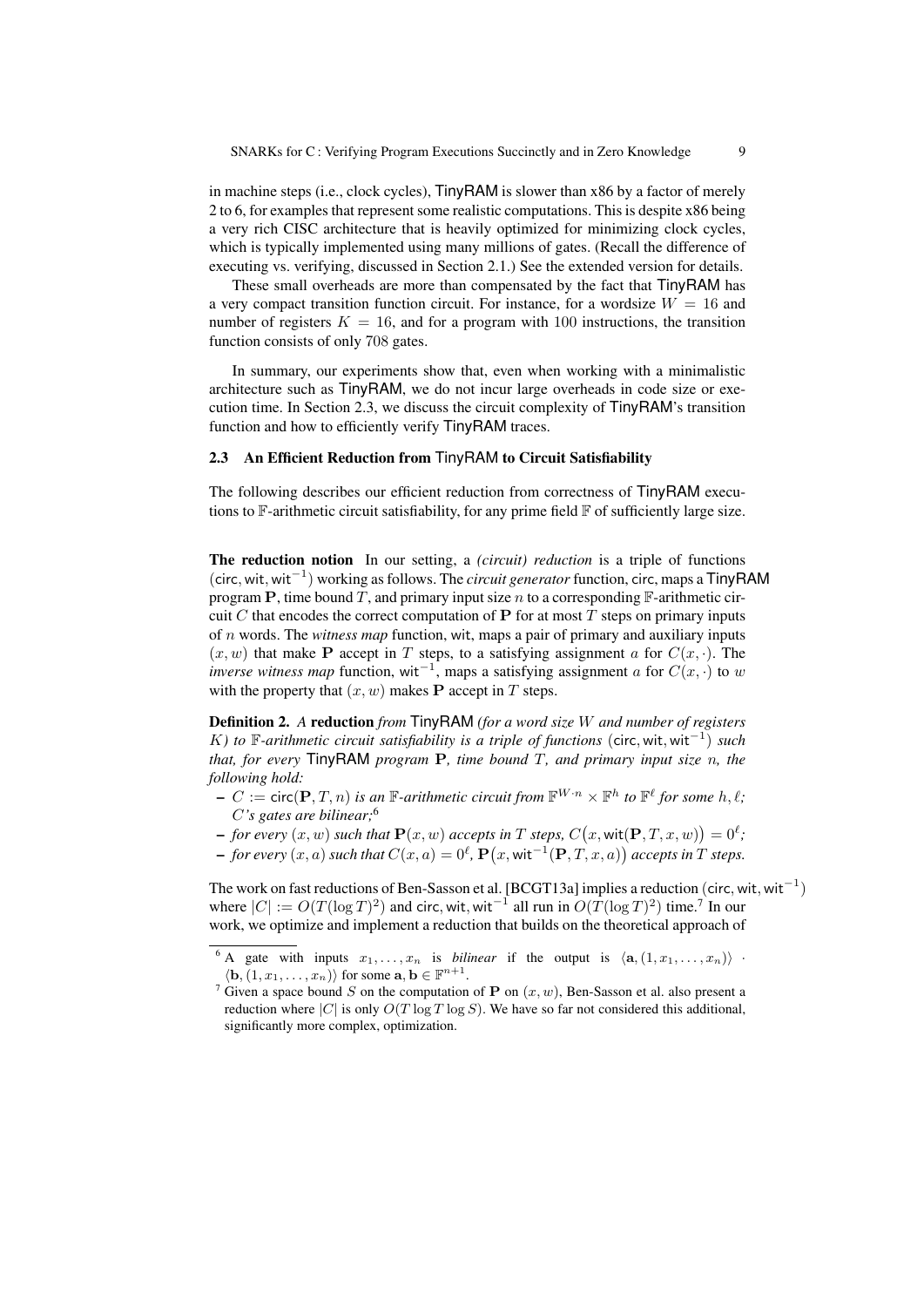[BCGT13a]. We shall focus our attention only on the efficiency of the circuit and witness maps (i.e., circ and wit), because these actually need to be run in practice. Before discussing our work, however, we briefly review the approach of [BCGT13a].

The reduction in [BCGT13a] We begin with necessary basic definitions.

- $A$  *(local) state* of TinyRAM, denoted S, is a string of  $(W + KW + 1)$  bits, encoding the values of the program counter,  $K$  registers, and condition flag at a given step.
- $-$  The *transition function* of TinyRAM, denoted  $\Pi_{\text{TE}}$ , is the predicate that, given a TinyRAM program  $P$  and two states  $S$  and  $S'$ , outputs 1 if and only if the machine in state S can transition (for *some* choice of values in random-access memory) to the state  $S'$  in the next step, according to the program  $\mathbf{P}$ .<sup>8</sup>
- An *execution trace*<sup>9</sup> for a TinyRAM program P, time bound T, and primary input x is a sequence of states  $\mathsf{tr} = (S_1, \ldots, S_T)$ . An execution trace tr is *valid* if there exists an auxiliary input  $w$  such that the sequence of states induced by  $P$  running with input tapes  $(x, w)$  is tr.

The goal is to design an  $\mathbb F$ -arithmetic circuit C for verifying that tr is valid that is as small as possible. This is done in three steps, as follows.

Step 1: code consistency. Let  $C_{\text{TF}}$  be a circuit that implements the transition function  $\Pi_{\mathsf{TF}}$  of TinyRAM: namely,  $C_{\mathsf{TF}}(\mathbf{P},S,S') = 1$  if and only if  $\Pi_{\mathsf{TF}}(\mathbf{P},S,S') = 1$ . By invoking  $C_{\text{TF}}$  on each pair of successive states of tr, we can verify every state transition in the trace tr, i.e., ensure that  $\Pi_{\mathsf{TF}}(\mathbf{P}, S_i, S_{i+1}) = 1$  for  $i = 1, \dots, T-1$ . Doing so gives rise to a sub-circuit of C, consisting of T copies of  $C_{\text{TF}}$ , that, when given as input tr, checks that tr is *code-consistent*.

Step 2: memory consistency. The global state of a random-access machine, however, also includes memory. In particular, in order to verify that tr is valid, we *also* need to verify that tr is *memory-consistent*: namely, that every load operation from an address in memory actually retrieves the value of the last store to that address.

But the accesses to memory of a program  $P$  depend on the inputs x and w. Hence, in general, at each time step  $i$  any of the addresses in memory could be accessed by the program. The naive solution of designing the verification circuit  $C$  to maintain a snapshot of memory for each time step is *not* efficient: such a circuit has size that is  $\Omega(T^2)$ . (All previous circuit generators either adopt the naive solution or restrict a program's memory accesses to be known at compile time.)

Ben-Sasson et al. [BCGT13a] do *not* adopt the naive solution (or restrict a program's memory accesses), but instead take an approach that is more efficient; the approach builds on classical results on quasilinear-time nondeterministic reductions [Sch78,GS89,Rob91]. The high-level idea in [BCGT13a] is that memory consistency would be easier to verify if the circuit C were to also have, as additional input, the *same* trace tr but sorted according to accessed memory addresses (and breaking ties via timestamps); let us denote this sorted trace by MemSort(tr). Concretely, one can define another "local" predicate

<sup>&</sup>lt;sup>8</sup> Traditionally, the transition function is the function that, given the global state of a machine as input, outputs the next state. We abuse this terminology, and use it for the function that, given two local states  $S, S'$ , decides whether the second can follow the first.

<sup>9</sup> An execution trace is also at times known as a *computation transcript* [BCGT13a].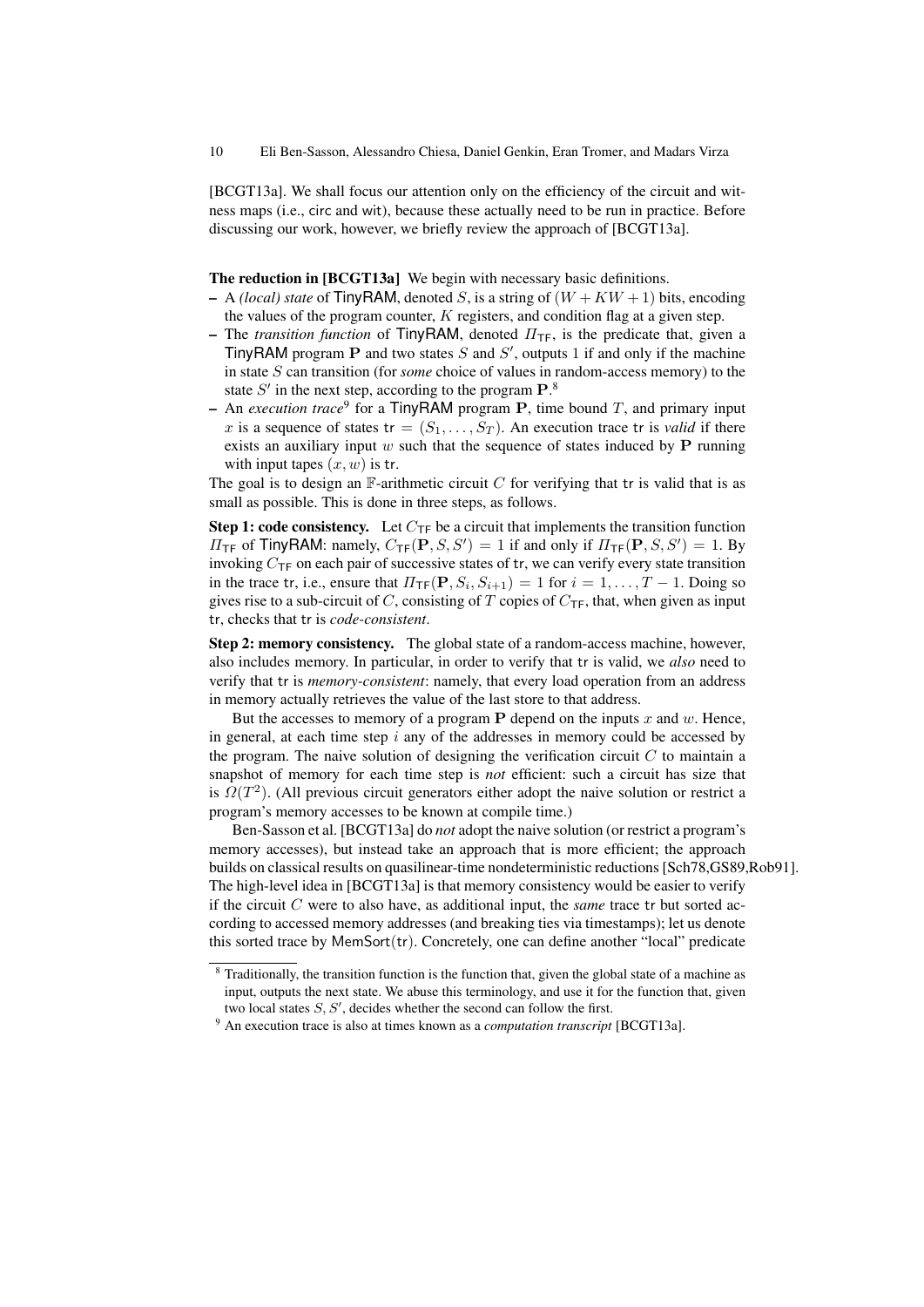$\Pi_{MC}$  such that, if  $\Pi_{MC}$  is satisfied by each pair of adjacent states in MemSort(tr) (and, in addition, tr is code-consistent) then tr is valid. We can then augment  $C$  with  $T$  copies of a sub-circuit  $C_{MC}$  that verifies the predicate  $\Pi_{MC}$  on MemSort(tr). The circuit C is thus left to verify that the auxiliary input MemSort(tr) is the result of sorting tr.

**Step 3: routing network.** The circuit C can efficiently perform this check if it is given yet another additional input: (alleged) routing decisions for a routing network which permutes tr into MemSort(tr). A T-packet *routing network* is a directed graph with T sources, T sinks, and inner nodes (switches) such that, for any permutation  $\pi: [T] \rightarrow$  $[T]$ , there are routing decisions for the switches that cause T packets at the sources to travel to the T sinks, according to the permutation  $\pi$ , and without using a switch twice (i.e., with no congestion). One such a network is the Beneš network [Ben65], which has  $O(\log T)$  layers of T nodes each, and each node in a layer is connected to two nodes in the next layer. The idea is to interpret the switch settings in a routing network as a coloring on the routing network. Crucially, verifying that the given switch settings (i.e., a coloring of the network) implement *some* permutation from the input nodes to the output nodes can be done via simple and local routing constraints; furthermore, given that the switches implement some permutation, verifying that they implement the sorting permutation is easy to verify too. Overall we obtain a certain graph-coloring problem all of whose constraints can be evaluated by a circuit of size  $T \cdot O((\log T)^2)$ , which we add to C.

In sum. The approach from [BCGT13a] described in the above paragraphs yields a circuit C of size  $T \cdot (|C_{\text{TF}}| + |C_{\text{MC}}| + O((\log T)^2))$  for verifying a T-step trace.

Our optimized reduction As mentioned, in our work we optimize and implement the theoretical approach of Ben-Sasson et al. [BCGT13a]. Despite the excellent asymptotic efficiency of the approach, getting to the point in which the verification circuit  $C$  has a manageable size in practice proved quite challenging, both theoretically and programmatically. For instance: while (as discussed in Section 2.1) we devised TinyRAM to facilitate the design of a small circuit  $C_{\text{TF}}$  for the transition function  $\Pi_{\text{TF}}$ , how small of a circuit can we actually design? And how well does its size scale with, say, the word size W, number of registers K, and program size  $|\mathbf{P}|$ ?

Our circuit generator. At high level, our main technical contribution is leveraging (1) *"native" arithmetic* in the field  $\mathbb{F}$  (which for us is a prime field) and

(2) *nondeterministic advice*

so to achieve highly-optimized implementations of  $C_{\text{TF}}$ ,  $C_{\text{MC}}$ , and routing constraints, and ultimately obtain drastic improvements in the size of the verification circuit  $C$  output by our circuit generator circ.

To illustrate the use of (1) and (2), consider the basic task of *multiplexing bit vectors*, used numerous times in C. Given n vectors  $a_1, \ldots, a_n$  of  $\ell$  bits each and a  $\lceil \log n \rceil$ -bit index i, we seek a small  $\mathbb{F}\text{-arithmetic circuit that computes the vector selected by the}$ index. The naive multiplexer circuit requires  $O(n(\ell + \log n))$  bilinear gates. In contrast, by relying on (1) and (2), we design a multiplexer circuit that needs only  $O(n\lceil \frac{\ell}{\lceil \mathbb{F} \rceil})$ bilinear gates. The efficiency improvement is significant because we ultimately need to work with cryptographically-large fields; for instance, in our setting, if  $n = \ell = 16$ , the naive implementation uses 320 gates while we only use 51.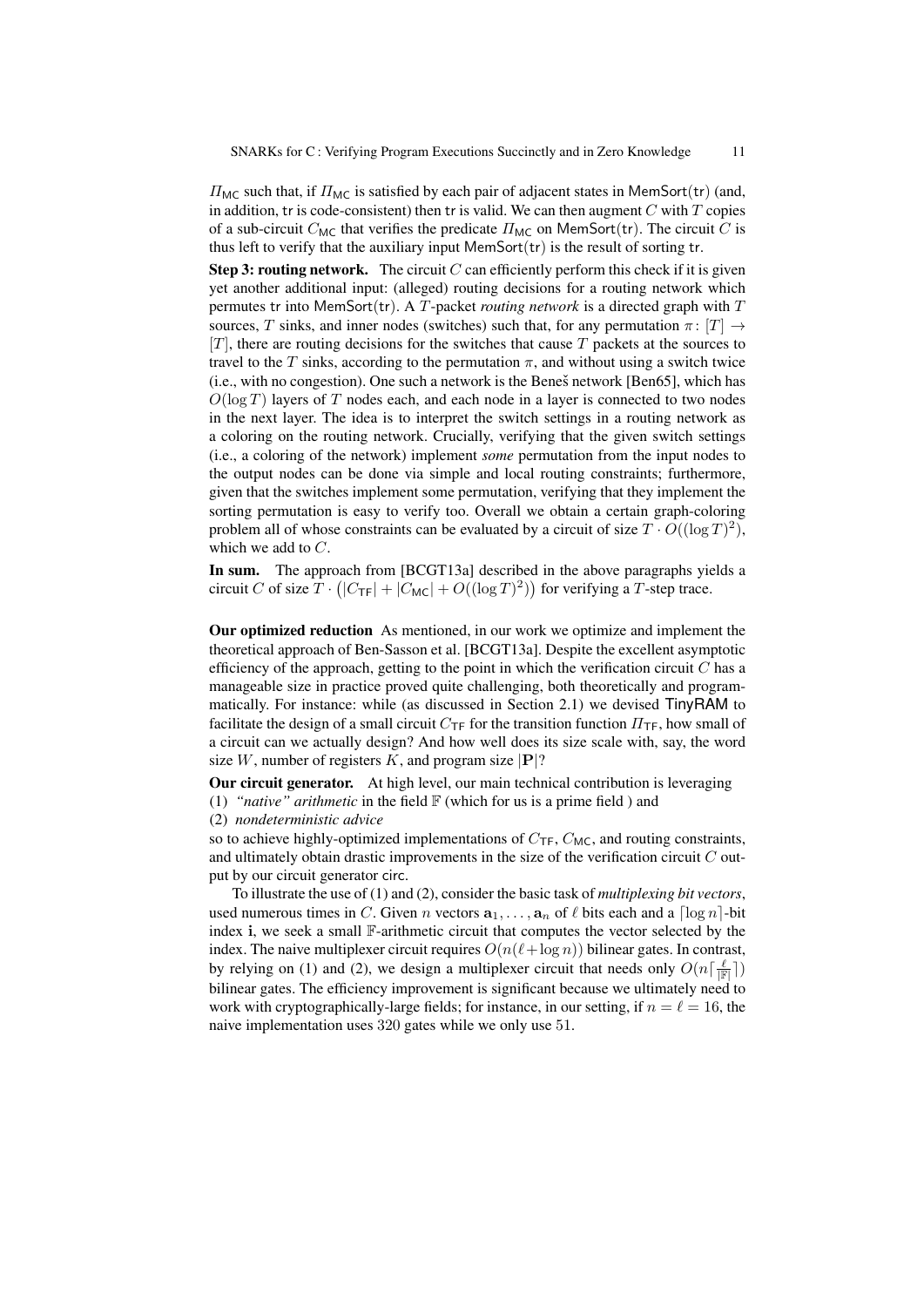The idea of our multiplexer construction is as follows. Suppose, first, that every input vector, as well as the index, were represented as integers, and we only had to design a Z-arithmetic circuit to output the integer representing the selected bit vector. In this case, we could easily construct a nondeterministic  $\mathbb{Z}$ -arithmetic circuit of size  $O(n)$ (with bilinear gates of unbounded fan-in). However, the vectors are only given to us as strings of bits, and we need to work with F-arithmetic circuits. This gap motivates two fundamental operations: *packing* and *unpacking* of bit vectors. Packing denotes mapping a bit vector to a sequence of field elements efficiently storing these bits, and unpacking denotes the inverse operation. The packing operation is very efficient: in the prime field  $\mathbb{F}_p$  with  $p \geq 2^{\ell}$ , a single gate suffices to compute  $\sum_{i=1}^{\ell} 2^{i-1} a_i$  from the input  $a_1, \ldots, a_\ell$ . The inverse operation is much more expensive to compute directly, but we can nondeterministically *guess* the answer and verify it using a single gate. In general,  $p \ge 2^{\ell}$  need not hold, so we use  $\lceil \frac{\ell}{|\mathbb{F}|} \rceil$  field elements to store an  $\ell$ -bit vector. Given the aforementioned efficient packing operations, our multiplexer construction works as follows: it guesses the selected  $\ell$ -bit vector, then computes the integers corresponding to the input  $\ell$ -bit vectors as well as the index, and then verifies the guess by selecting the correct integer according to the (integer) index.

More generally, we have found that, throughout our circuit generator, it is often advantageous to maintain, alongside certain vectors a, also the corresponding integer  $\sum_i 2^{i-1}a_i$ . We believe that packing and unpacking operations will be crucial for drastically decreasing the size of circuits used in future circuit generators.

With these techniques in mind, we proceed to describe the circuit generator.

– *Designing the transition function circuit*  $C_{\text{TF}}$ . The circuit  $C_{\text{TF}}$  is the most complex sub-circuit of C. The size of  $C_{\text{TF}}$  is dominated by the size of sub-circuits for *multiplexing bit strings* (for instruction fetch, register fetch, and so on) and of the *arithmetic logic unit* (ALU), which executes the architecture's non-memory operations. To obtain an efficient implementation of the ALU, we again make use of field arithmetic and nondeterministic advice. Since we work over a prime field of large characteristic, field arithmetic looks like integer arithmetic whenever there is no "wrap around". Thus, after fetching the arguments to an operation, we derive from each argument's binary representation also the corresponding integer. Then, each operation in the ALU computes on the integer representation, instead of the binary one, when it is more efficient to do so. For instance, we use this idea to compute result and overflow information for addition, subtraction, and multiplication with only 2W,  $2W$ , and  $3W$  bilinear gates, respectively; as for division, we guess the result and verify it with a multiplication. In each case, the integer output by an operation can be "unpacked" into its binary representation, via nondeterministic advice. By carefully implementing each operation, we obtain an ALU that, e.g., when  $W = 16$  only has 296 gates.

Given efficient implementations of multiplexing and ALU, it is not difficult to obtain an efficient implementation of  $C_{\text{TF}}$ . Table 1 shows the number of gates in our implementation of  $C_{\text{TF}}$  for  $|\mathbf{P}| \in \{10, 10^2, 10^3\}$ ,  $W \in \{8, 16, 32\}$  and  $K \in \{8, 16, 32\}$ .

– *Designing the memory consistency circuit*  $C_{MC}$ . The predicate  $\Pi_{MC}$  is not as complex as the transition function  $\Pi_{\mathsf{TF}}$ , but it is still important to design a small circuit  $C_{MC}$  for it. The bottleneck in the computation of  $\Pi_{MC}$  is again multiplexing, this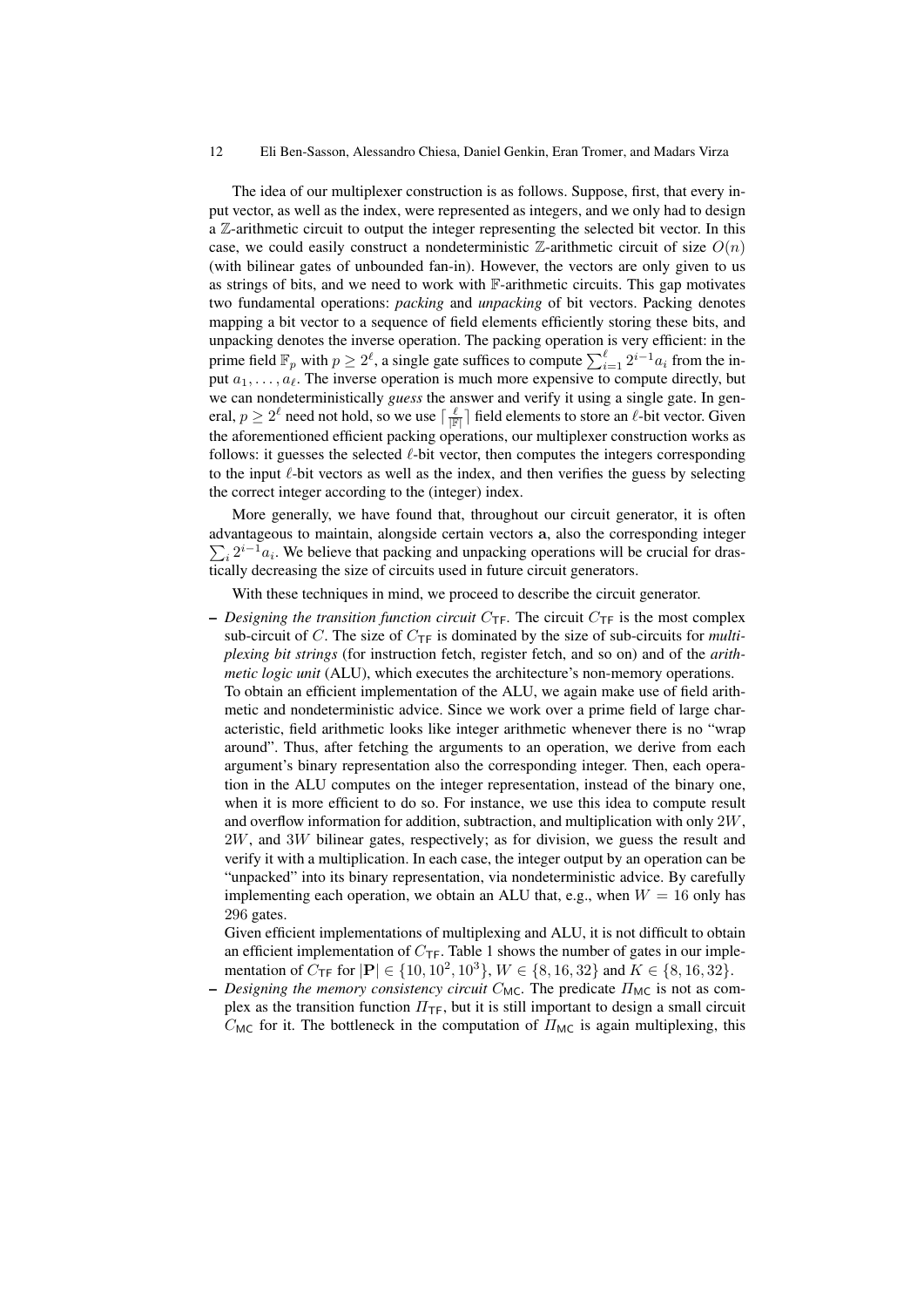| $  \mathbf{P}  = 10/100/1000$ | $W = 8$ | $W=16$ | $W = 32$                                             |
|-------------------------------|---------|--------|------------------------------------------------------|
| $K=8$                         |         |        | $ 416/506/1406 520/610/1510 728/818/1718$            |
| $K=16$                        |         |        | $ 514/604/1504 618/708/1608 826/916/1816$            |
| $K=32$                        |         |        | 708 / 798 / 1698 812 / 902 / 1802 1020 / 1110 / 2010 |

Table 1: Number of gates in  $C_{\text{TF}}$  as a function of  $|\mathbf{P}|, W, K$ .

time for fetching the two arguments of a memory operation. Thus, the natural approach here would be to use additional copies of our efficient multiplexer circuit. Instead, we show how to avoid additional multiplexing altogether by "stealing" certain intermediate computations from  $C_{\text{TF}}$ . We thereby obtain a circuit for  $C_{\text{MC}}$  that only contains two integer comparisons and few other logical operations. For instance, when  $W = 16$ ,  $C_{MC}$  only costs us 60 additional gates.

– *Checking routing constraints.* Asymptotically, the routing constraints on the routing network are the most expensive sub-circuit of C. It is thus crucial to compute these constraints as efficiently as possible. A first concern is to minimize the size of a packet routed through the network. Instead of setting a packet to be a local state of the machine, which consists of  $(W + KW + 1)$  bits, we show that it only suffices to send a much smaller packet, consisting of about 2W bits, obtained from intermediate computations of  $C_{\text{TF}}$ . This optimization in fact leads to another important one: now that a packet is as small as only about  $2W$  bits, we can "pack" all the bits on a *single* field element (in our setting,  $\mathbb F$  has size at least  $2^W$ ); then, because the packets consist of single field elements, computing the routing constraints becomes particularly simple: only one bilinear gate per vertex. Concretely, the gate at a given vertex checks whether the vertex's packet is equal to at least one of the packets at the two neighbor vertices in the next layer. Overall, when  $T$  is a power of 2, all the routing constraints can be verified with only  $2 \cdot T \cdot \log T$  gates. (We thus also obtain an asymptotic improvement, by a  $\log T$  factor, over the circuit size in [BCGT13a], where routing constraints required  $O(T(\log T)^2)$  gates.)

Of course, there are numerous additional details that go into our final construction of the verification circuit C. Overall, say that for concreteness we fix  $W = 16$ ,  $K = 16$ , and  $|\mathbf{P}| = 100$ , then we get

 $|C| = A \cdot T \cdot \log T + B \cdot T + C$ , where  $A = 4$ ,  $B = 1116$  and  $C = 307$ .

In particular, for  $\log T < 20$ , every cycle of TinyRAM computation costs  $\approx 1200$ gates. Note that, while the gate count per cycle increases as  $T$  increases (as the number of routing constraints grows as  $O(T \log T)$ , the growth rate is slow: doubling T costs only  $4 + o(1)$  additional gates per cycle.

Our witness map. Thus far, we have focused on achieving *soundness*: verifying the validity of an execution trace of a TinyRAM program P by using the circuit  $C :=$  $circ(\mathbf{P}, T, n)$  output by the circuit generator circ. The circuit generator is run by the key generator when computing the public parameters. For *completeness*, we need to implement a witness map wit $(P, T, x, w)$  that computes a satisfying assignment a for  $C(x, \cdot)$ , whenever  $\mathbf{P}(x, w)$  accepts in T steps. The witness map is executed by the prover when generating a proof. See the extended version for details on this map.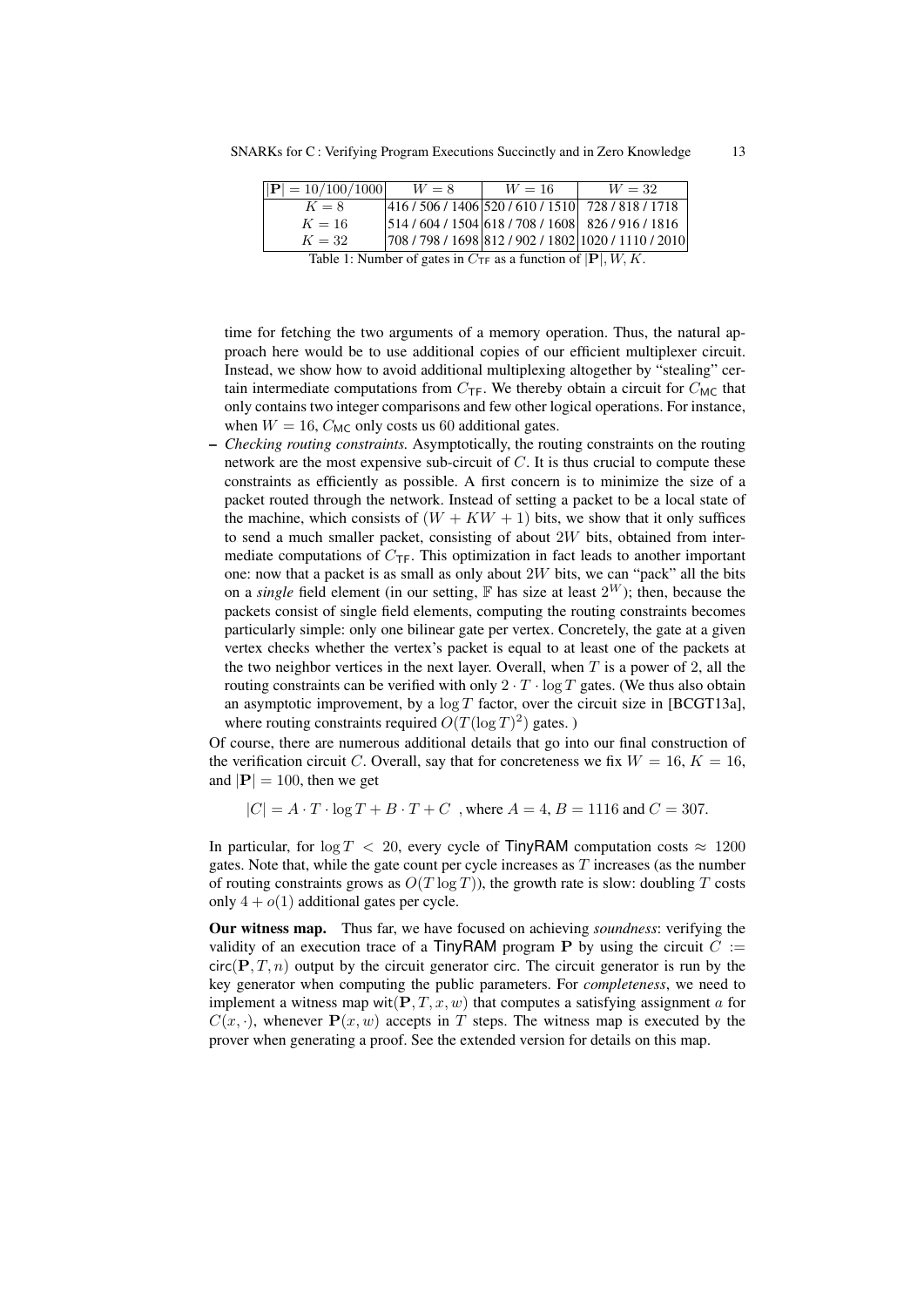## 3 Verifying Circuit Satisfiability via Linear PCPs

As summarized in Section 1.3, we have implemented a zk-SNARK for circuit satisfiability; see Section 1.1 for an informal definition of this cryptographic primitive, or the extended version of this paper for a formal one. In this section we describe the design and performance of this part of our system.

#### 3.1 A Transformation from Any Linear PCP

We begin by discussing efficiency aspects of the transformation from a linear PCP to a corresponding SNARK. To do so, we first recall (at high level) the transformation itself.

Constructing a SNARK from a linear PCP. The transformation of Bitansky et al.  $[BCI<sup>+</sup>13]$  consists of an information-theoretic step followed by cryptographic step.

– *Step 1 (information-theoretic):* compile the linear PCP into a 2-message *linear interactive proof* (linear IP), i.e., one where the prover is restricted to only apply linear functions to the verifier's message.

This is achieved by adding a *consistency-check query*, which is a random linear combination of the linear PCP queries. In more detail, if the linear PCP has  $k$  queries each with m elements from a field  $\mathbb{F}$ , in the resulting linear IP the verifier sends to the prover a single message q consisting of  $m' = (k + 1)m$  elements in F; the message  $q$  is the concatenation of the k linear PCP queries and the consistencycheck query. A (potentially malicious) prover is restricted to only apply linear functions to q, i.e., reply with a vector  $a^* \in \mathbb{F}^{k+1}$  such that  $a^* = \Pi^* q + b^*$  for some  $\overline{H^*} \in \mathbb{F}^{(k+1)\times m'}$  and  $\mathbf{b}^* \in \mathbb{F}^{k+1}$ . The honest prover simply returns the vector  $a = (a_1, \ldots, a_{k+1})$  where  $a_i = \langle \pi, q_i \rangle$ ,  $q_i$  is the *i*-th *m*-element block of  $q$ , and  $\pi$ is the linear PCP. A prover's message  $a^*$  is verified by checking consistency of  $a^*_{k+1}$ with  $a_1^*, \ldots, a_k^*$  and then invoking the linear PCP decision predicate on  $a_1^*, \ldots, a_k^*$ ; the consistency check ensures that  $a_i^* = \langle \pi^*, q_i \rangle$  for *some* linear PCP  $\pi^*$ .

– *Step 2 (cryptographic):* compile the linear IP into a SNARK, by forcing any polynomialsize malicious prover to act as if it were a linear function.

This is achieved using a cryptographic encoding  $Enc(\cdot)$  with the following properties.

- (i) It allows public testing of quadratic predicates on encoded elements.
- (ii) It provides a certain notion of one-way security to encoded elements.
- (iii) It ensures that any polynomial-size prover can only perform linear operations on the encoded elements, "up to" information leaked by the encoding.<sup>10</sup>

Given  $Enc(\cdot)$ , the compilation is then conceptually simple. The SNARK generator  $G(1^{\lambda}, C)$  samples a verifier message  $q \in \mathbb{F}^{m'}$  (which depends on the circuit  $C$  but not its input) for the linear IP, and outputs, as a proving key, the encoding  $Enc(q) = (Enc(q_i))_{i=1}^{m'}$ . (We omit here the discussion of how the short verification key is generated.) Starting from  $Enc(q)$  and a linear PCP  $\pi$ , the honest SNARK prover  $P$  homomorphically evaluates the inner products  $\langle \boldsymbol{\pi}, \boldsymbol{q}_i \rangle$  and returns as a proof the resulting encoded answers. The SNARK verifier checks a proof by running the linear IP decision predicate on the encoded answers.

<sup>&</sup>lt;sup>10</sup> Since the encoding cannot provide semantic security (due to the functionality requirement of allowing for evaluation of quadratic predicates on encoded elements) but only a notion of one-way security, a limited amount of information is necessarily leaked.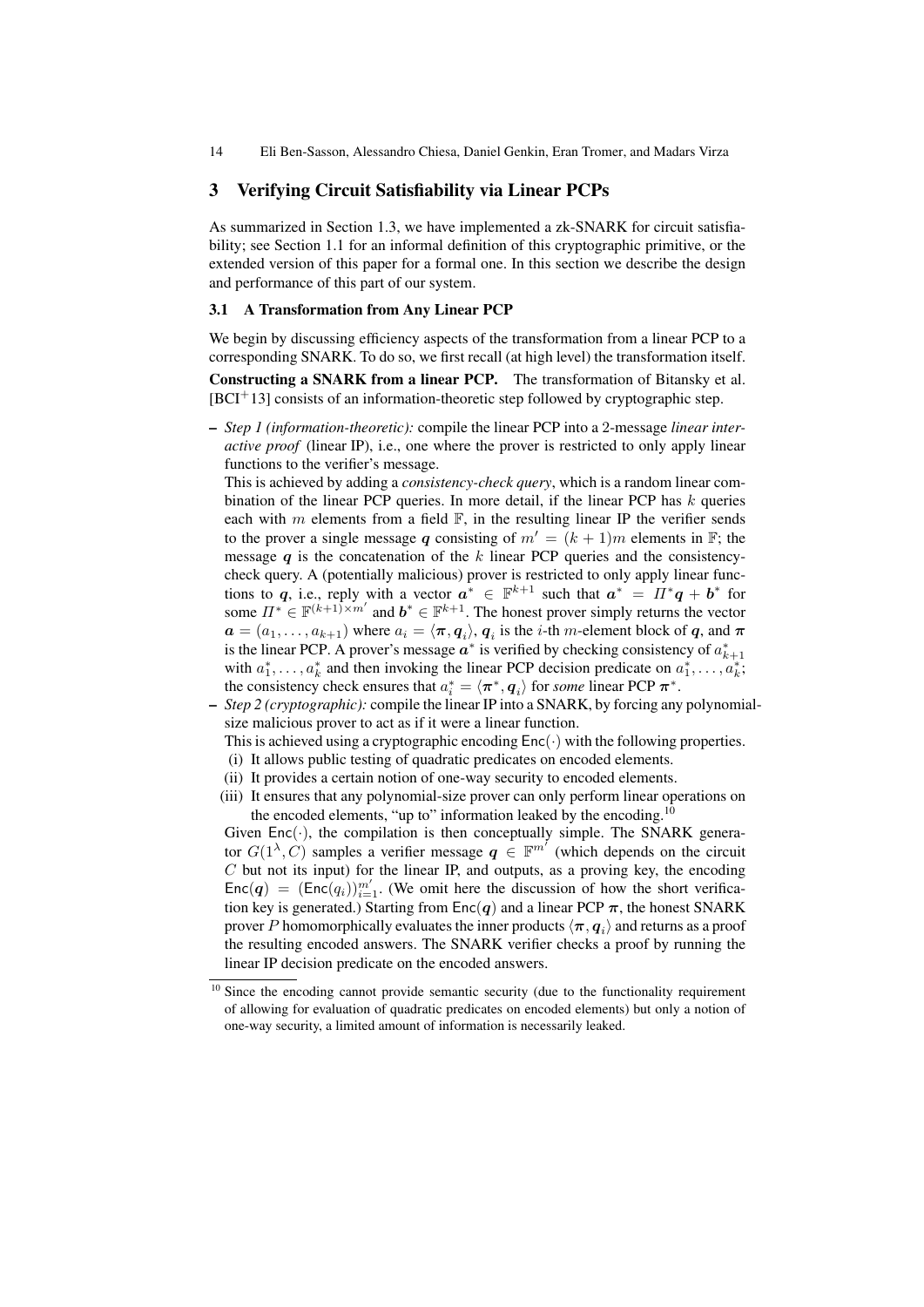For precise definitions and details, see  $[BCI^+13]$ .

Computational overheads. The transformation from a linear PCP to a SNARK introduces several computational overheads. In Step 1, the only overhead is due to the consistency-check query, and is minor. However, the cryptographic overheads in Step 2 are significant, and require optimizations for practical use.

Specifically, after sampling  $q \in \mathbb{F}^{m'}$ , the SNARK generator G must compute  $Enc(\boldsymbol{q}) = (Enc(q_i))_{i=1}^{m'}$ . In other words G needs to compute the encoding of m' field elements, where  $m'$  is on the order of the size of the circuit  $C$ . Furthermore, after computing a linear proof oracle  $\pi \in \mathbb{F}^m$ , the honest SNARK prover P needs to homomorphically evaluate, for  $i = 1, \ldots, k+1$ , the inner product  $\langle \bm{\pi}, \bm{q}_i \rangle$  to obtain Enc $(\langle \bm{\pi}, \bm{q}_i \rangle)$ .

In our case, the encoding is  $\mathsf{Enc}(\gamma) = (g^{\gamma}, h^{\gamma})$  where  $g \in G_1, h \in G_2$  and  $G_1, G_2$ are prime-order groups; the linear homomorphism is  $Enc(a\gamma + b\delta) = Enc(\gamma)^a Enc(\delta)^b$ with coordinate-wise multiplication and exponentiation. Therefore, both  $G$  and  $P$  need to compute a large number of cryptographic exponentiations. These operations greatly affect the complexity of  $G$  and  $P$ , and must be performed efficiently.

Efficiency optimizations. We address the cryptographic bottleneck by using multiexponentiation algorithms and parallelization. See the extended version of this paper for the impact of these optimizations.

#### 3.2 An Efficient Linear PCP

In the previous section we discussed how to ensure that the transformation from a linear PCP to a SNARK adds as little computational overhead as possible. In this section, we discuss the problem of implementing a linear PCP (to give as input to the transformation) that is as efficient as possible.

Our linear PCP. Our starting point is the work on *quadratic-span programs* (QSPs) and *quadratic-arithmetic programs* (QAPs) of Gennaro et al. [GGPR13]. Indeed, Bitansky et al. [BCI<sup>+</sup>13] observed that any QSP for a relation  $R$  yields a corresponding 3-query linear PCP for  $\mathcal R$ , and any OAP for a relation  $\mathcal R$  yields a corresponding 4query linear PCP for  $R$ . By following the QAP approach of [GGPR13], we design a linear PCP that trades an increased number of 5 queries for a linear PCP that, while keeping essentially optimal asymptotics, enjoys excellent efficiency in practice.

Concretely, for checking membership in the language  $\mathcal{L}_C$  for a circuit C, our linear PCP has only 5 queries of  $2|C|$  field elements each (and sampling the 5 queries needs only a single random field element); generating the queries can be done in linear time. The 5 answers of the queries can be verified via 2 quadratic polynomials using only  $2n + 9$  field operations, where n is the input size. The soundness error is  $2|C|/|\mathbb{F}|$ . Through a suitable use of FFTs, the honest prover can compute the linear proof oracle via an arithmetic circuit of size  $O(|C| \log |C|)$  and depth  $O(\log |C|)$  only. (In particular, the prover is highly parallelizable.)

Efficiency optimizations. In practice, tailored FFT algorithms are more efficient than "generic" ones (i.e., ones that work over any finite field). To leverage the efficiency of tailored FFT algorithms, we further specialize our choice of elliptic curve so to ensure that  $G_1, G_2$  are groups of a prime order p with  $p - 1 = 2^{\ell} h$  for a large integer  $\ell$ . This means that, in our linear PCP, we can choose the finite field  $\mathbb{F} = \mathbb{F}_p$ . In such a field, there is a primitive  $2^{\ell}$ -th root of unity, and multi-point evaluation/interpolation over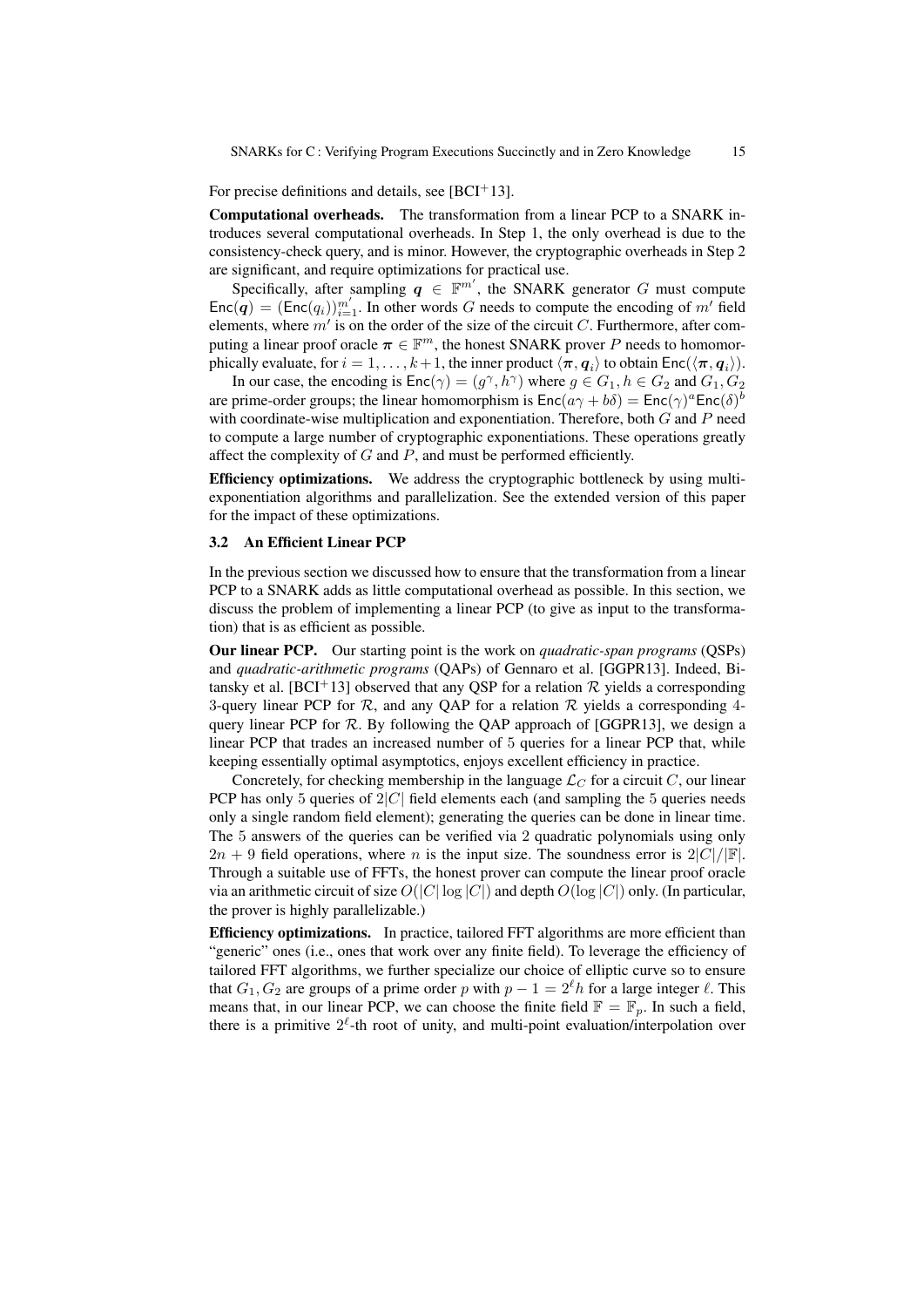domains consisting of roots of unity (or their multiplicative cosets) can be performed via very simple and efficient FFT algorithms. Furthermore, the choice  $\mathbb{F} = \mathbb{F}_p$  also simplifies the linear-time algorithm for sampling queries.

Zero knowledge. The transformation from a linear PCP to a SNARK is such that if the linear PCP is honest-verifier zero-knowledge (HVZK) then the SNARK is zero knowledge. (See the extended version of this paper for a definition of HVZK.) Thus, we need to ensure that our linear PCP is HVZK. Bitansky et al. [BCI+13] showed a general transformation from a linear PCP to a HVZK linear PCP of similar efficiency. We do not rely on their general transformation. Instead, our linear PCP can be made HVZK with essentially no computational overhead, via a simple modification analogous to the one used in [GGPR13] to achieve zero knowledge. With this modification, we ensure that the SNARK obtained from our linear PCP has (statistical) zero knowledge.

For more details on our linear PCP construction, see the extended version of this paper.

#### 3.3 Performance

Plugging our linear PCP for arithmetic circuits (Section 3.2) into the transformation (Section 3.1), we thus obtain an implementation of zk-SNARKs for arithmetic circuit satisfiability with excellent asymptotic efficiency: linear-time key generator, quasilineartime prover, and linear-time verifier. Next, we discuss concrete performance.

Our algebraic setup is as follows: we work over  $E(\mathbb{F}_q)$  where E is the elliptic curve  $y^2 = x^3 + x$  and q is a prime of 512 bits; the order of the group is divisible by  $p =$  $2^{159} + 2^{107} + 1$ . This curve gives 128 bits of security. Our experiments are run on a machine with eight 2.4 GHz AMD Opteron 8431 6-core processors and 16 GB of RAM.

**Performance of key generation.** Given an arithmetic circuit  $C: \mathbb{F}^n \times \mathbb{F}^h \to \mathbb{F}$  as input, the SNARK key generator G outputs: a proving key  $\sigma$  of  $(12|C|+2n+40)$  group elements and a verification key  $\tau$  of  $(n+8)$  group elements. Each group element (when compressed) is 65 bytes. Only 8 random field elements need to be sampled for this computation. A small set of *public parameters* provides information, to both the prover and verifier, about the choice of elliptic curve; storing these public parameters only requires 310 bytes. The extended version of this paper includes performance graphs of  $G(C)$  as a function of |C|. For instance, when  $|C| \approx 2 \cdot 10^6$ , G performs  $\approx 4.2 \cdot 10^9$ field operations in less than 20 minutes.

**Performance of proving.** Given  $\sigma$  and  $(x, a)$  in the relation  $\mathcal{R}_C$ , the SNARK prover outputs a proof consisting of 12 group elements. As before, each group element (when compressed) is 65 bytes, so the proof length in bytes is 780. The extended version of this paper includes graphs of  $P(\sigma, x, a)$  as a function of |C|. For instance, when  $|C| \approx 2 \cdot 10^6$ , P performs  $\approx 3.3 \cdot 10^9$  field operations in less than 15 minutes.

**Performance of verifying.** Given  $\tau$ , an input x, and a proof  $\pi$ , the SNARK verifier computes the decision bit. To do so, the verifier evaluates 21 pairings and solves a multi-exponentiation problem of size  $|x|$ . The extended version of the paper includes performance graphs of  $V(\tau, x, \pi)$  as a function of |x|. For instance:

− when  $|x| \le 2^6$ , V performs  $\approx 2.2 \cdot 10^5$  field operations in less than 50 milliseconds; - when  $|x| \le 2^{17}$ , V performs  $\approx 1.3 \cdot 10^7$  field operations in less than 20 seconds.

We emphasize that the above performance holds *no matter how large is the circuit* C.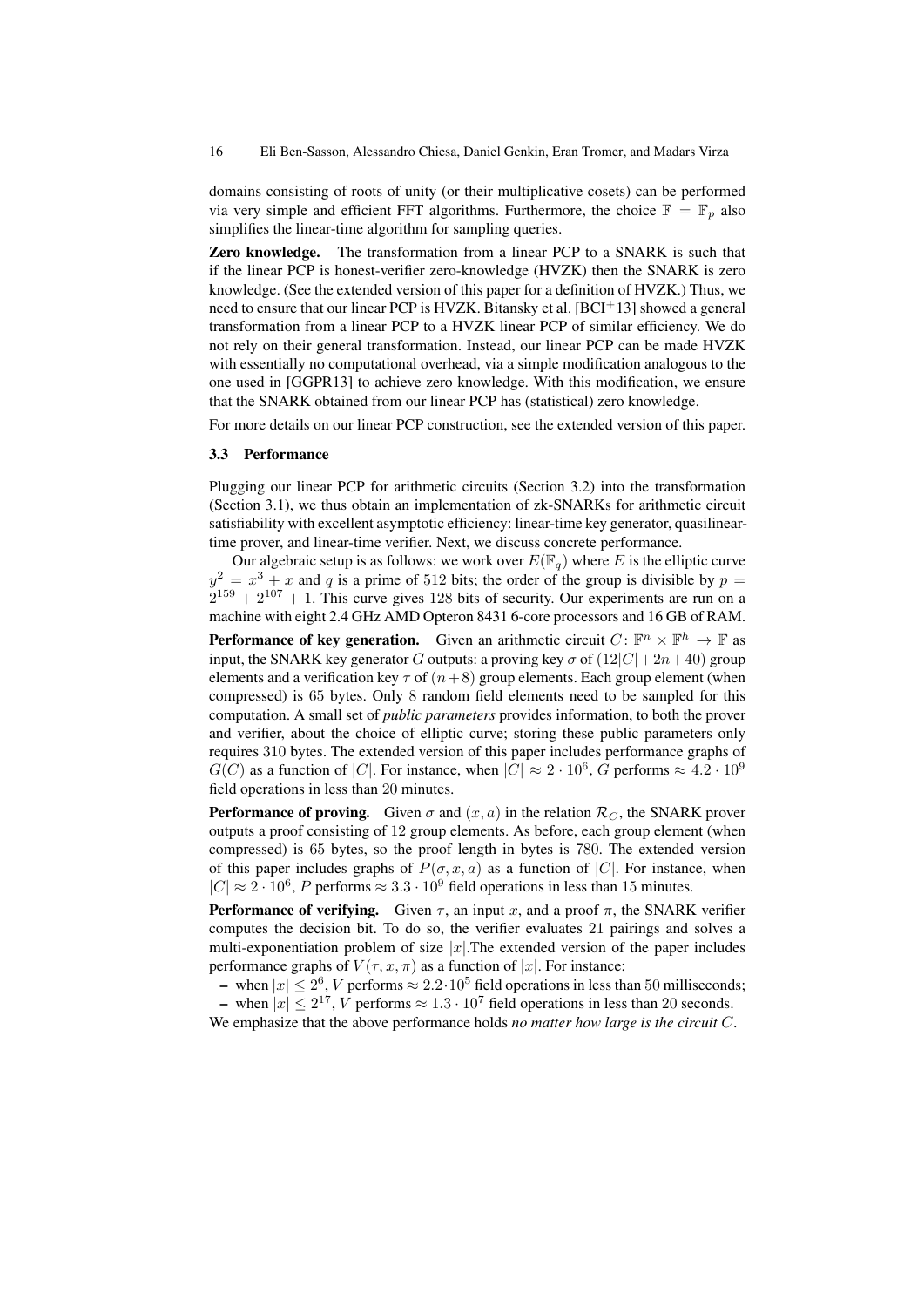#### Acknowledgments

The authors gratefully thank the members of the programming team: Ohad Barta, Lior Greenblatt, Shaul Kfir, Michael Riabzev, Gil Timnat, and Arnon Yogev. We also thank Lev Pachmanov for helping out with TinyRAM programming; Dan Berstein, Tanja Lange, Peter Schwabe, and Andrew Sutherland for discussions about elliptic curves; and Ron Rivest and Nickolai Zeldovich for helpful comments and discussions. We thank Nickolai Zeldovich for the use of his group's compute nodes.

The research leading to these results — in particular, funding of the aforementioned programming team — has received funding from the European Community's Seventh Framework Programme (FP7/2007-2013) under grant agreement number 240258. This work was partially supported by the Center for Science of Information (CSoI), an NSF Science and Technology Center, under grant agreement CCF-0939370; by the Check Point Institute for Information Security; by the Israeli Ministry of Science and Technology, and by the Israeli Centers of Research Excellence I-CORE program (center 4/11).

# References

- [ABB<sup>+</sup>12] Jose Bacelar Almeida, Manuel Barbosa, Endre Bangerter, Gilles Barthe, Stephan ´ Krenn, and Santiago Zanella Béguelin. Full proof cryptography: verifiable compilation of efficient zero-knowledge protocols. CCS '12, 2012.
- [BBK<sup>+</sup>09] Endre Bangerter, Stefania Barzan, Stephan Krenn, Ahmad-Reza Sadeghi, and Thomas Schneider. Bringing zero-knowledge proofs of knowledge to practice. 2009.
- [BCC88] Gilles Brassard, David Chaum, and Claude Crépeau. Minimum disclosure proofs of knowledge. *Journal of Computer and System Sciences*, 37(2):156–189, 1988.
- [BCC<sup>+</sup>09] Mira Belenkiy, Jan Camenisch, Melissa Chase, Markulf Kohlweiss, Anna Lysyanskaya, and Hovav Shacham. Randomizable proofs and delegatable anonymous credentials. CRYPTO '09, 2009.
- [BCCT13] Nir Bitansky, Ran Canetti, Alessandro Chiesa, and Eran Tromer. Recursive composition and bootstrapping for SNARKs and proof-carrying data. STOC '13, 2013.
- [BCG<sup>+</sup>13] Eli Ben-Sasson, Alessandro Chiesa, Daniel Genkin, Eran Tromer, and Madars Virza. TinyRAM architecture specification v1.00, 2013. URL: http://scipr-lab. org/tinyram.
- [BCGT13a] Eli Ben-Sasson, Alessandro Chiesa, Daniel Genkin, and Eran Tromer. Fast reductions from RAMs to delegatable succinct constraint satisfaction problems. ITCS, 2013.
- [BCGT13b] Eli Ben-Sasson, Alessandro Chiesa, Daniel Genkin, and Eran Tromer. On the concrete efficiency of probabilistically-checkable proofs. STOC '13, 2013.
- [BCI<sup>+</sup>13] Nir Bitansky, Alessandro Chiesa, Yuval Ishai, Rafail Ostrovsky, and Omer Paneth. Succinct non-interactive arguments via linear interactive proofs. TCC '13, 2013.
- [BCKL08] Mira Belenkiy, Melissa Chase, Markulf Kohlweiss, and Anna Lysyanskaya. Psignatures and noninteractive anonymous credentials. TCC '08, 2008.
- [BDNP08] Assaf Ben-David, Noam Nisan, and Benny Pinkas. FairplayMP: a system for secure multi-party computation. CCS '08, 2008.
- [Ben65] Václav E. Beneš. *Mathematical theory of connecting networks and telephone traffic*. New York, Academic Press, 1965.
- [Ber02] Daniel J. Bernstein. Pippenger's exponentiation algorithm. http://cr.yp.to/ papers/pippenger.pdf, 2002.
- [BFLS91] László Babai, Lance Fortnow, Leonid A. Levin, and Mario Szegedy. Checking computations in polylogarithmic time. STOC '91, 1991.